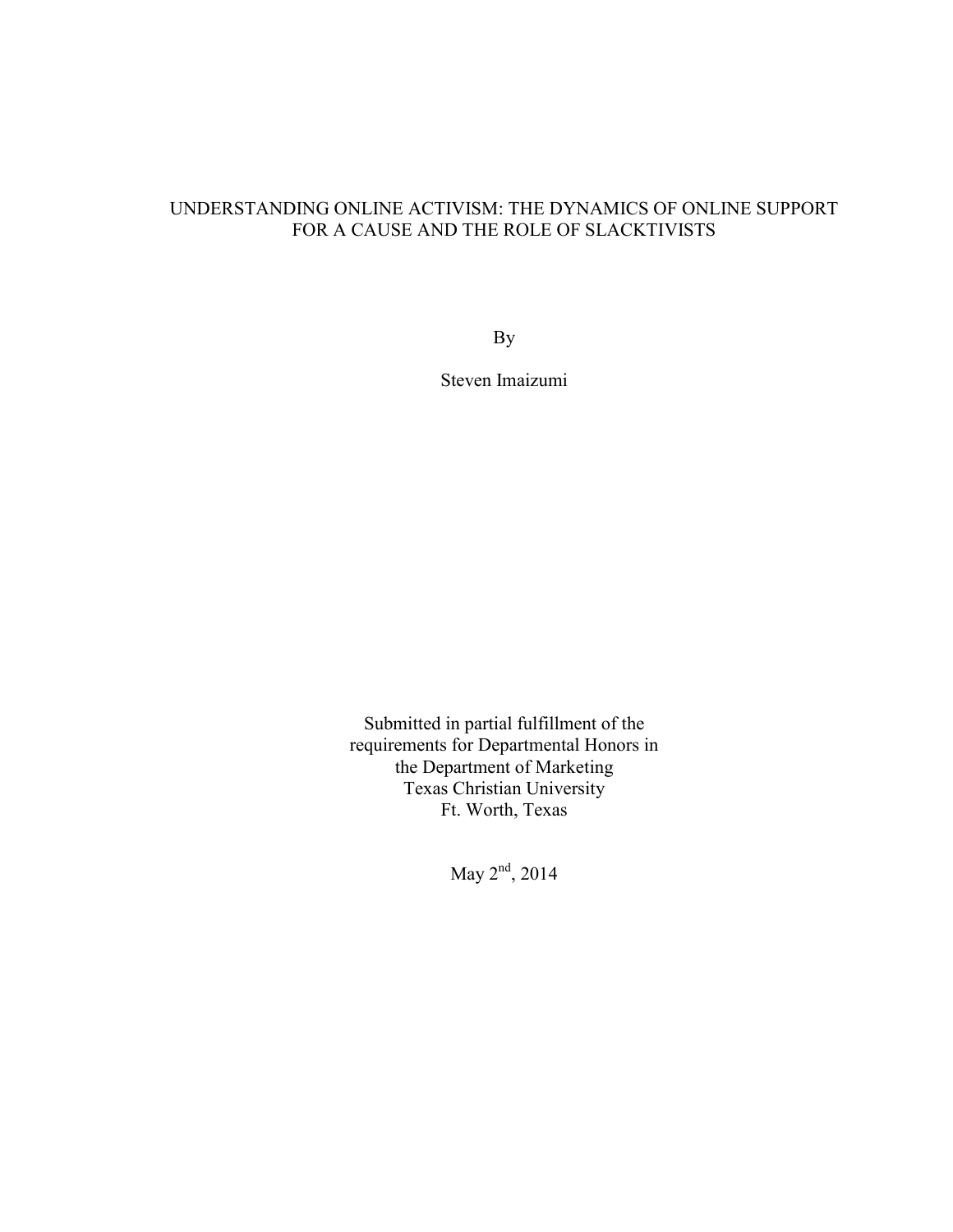# UNDERSTANDING ONLINE ACTIVISM: THE DYNAMICS OF ONLINE SUPPORT FOR A CAUSE AND THE ROLE OF SLACKTIVISTS

Project Approved:

Stacy Grau, Ph.D. Department of Marketing (Supervising Professor)

Mark Houston, Ph.D. Department of Marketing

Laura Bright, Ph.D. Department of Strategic Communication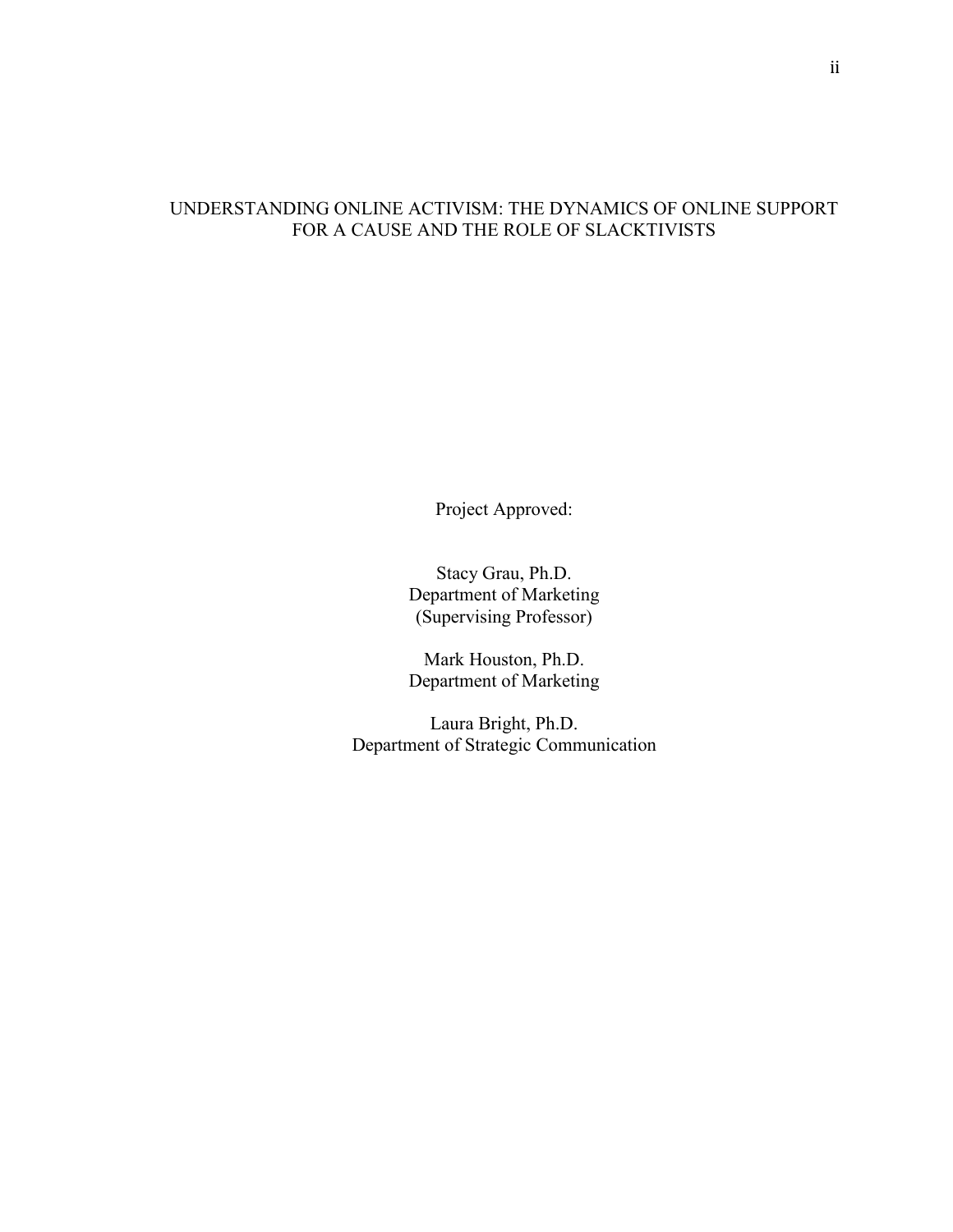#### ABSTRACT

With the overarching goal of effecting social change, activism is strongly linked to the progression and evolution of society. As online mediums have grown in use, questions have been raised regarding their contributions to the successful carrying out of activism efforts. This paper touches on examples that fall on both sides of the debate, highlighting the beneficial (It Gets Better Campaign) and negative (Kony 2012) results that online mediums can facilitate, and even those that fall in the middle (Josh Hardy change.org). After identifying key factors that contribute to the successes and shortcomings of activist efforts involved in such examples, this paper addresses the increasing issue of slacktivism that has surfaced out of this online realm.

Through discussing the recent findings of Kristofferson et al, the linking of slacktivist actions (requiring minimal displays of support for a cause, as well as a lack of desire to exert more significant effort to enact meaningful change) to the level of an act's social observability, as well as impression management, self-consistency, and moral alignment motives, works toward supporting a few propositions. Namely, impression management motives should translate to the online realm, given the public nature of participants' involvement; online public displays of support should lead to meaningful contributions if alignment between causes and participants is nurtured; and the potential for negative effects of slacktivism should continue to increase, given the online realm's growing presence and increased touch points. Amidst these propositions, it becomes clear that it is the job of key stakeholders to leverage online tools properly and implement them in such a manner that facilitates and aligns with a thoughtful, strategic plan.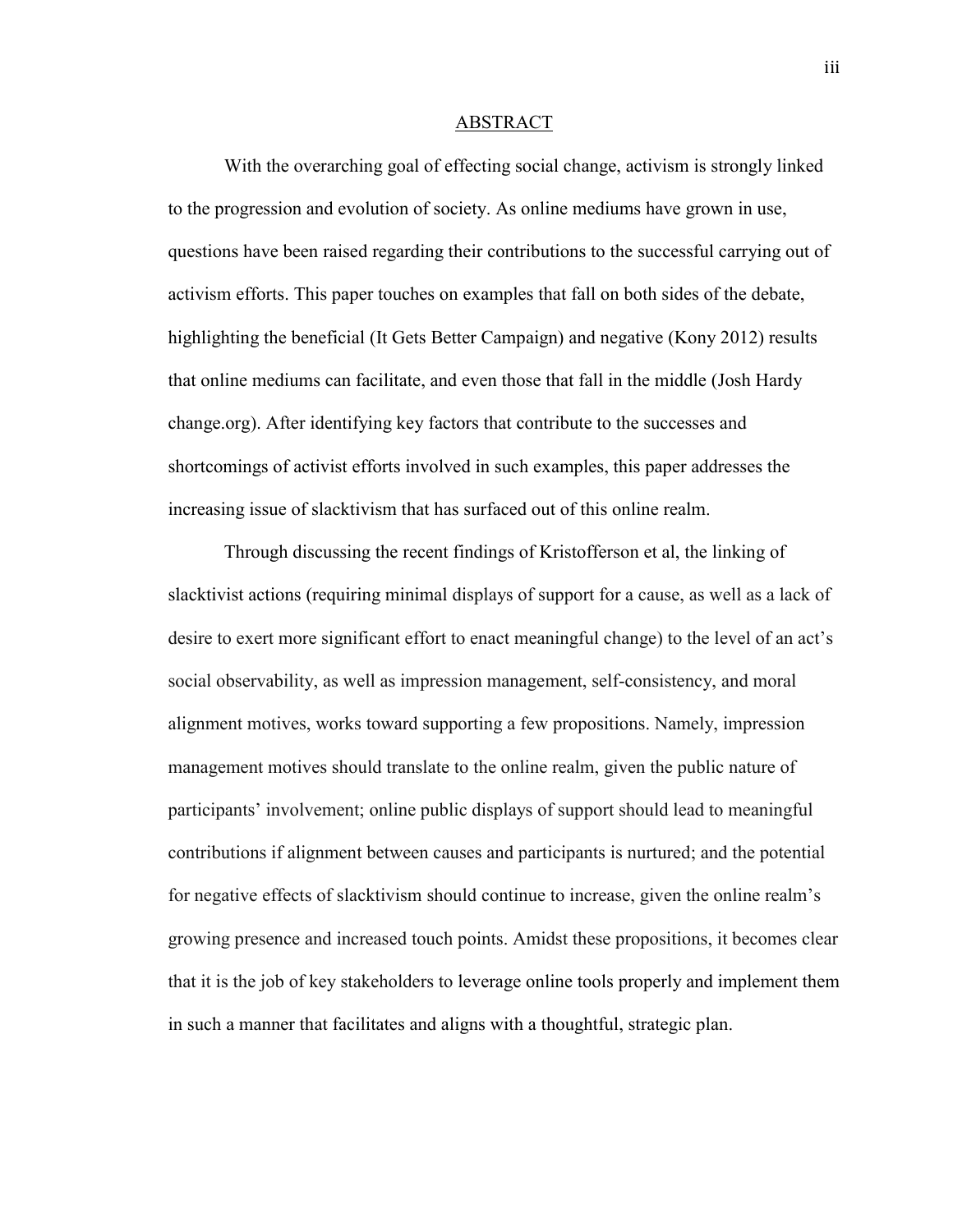# TABLE OF CONTENTS

| TRANSFERABILITY OF IMPRESSION MANAGEMENT26 |     |
|--------------------------------------------|-----|
|                                            | .28 |
|                                            |     |
|                                            |     |
|                                            |     |
|                                            |     |
|                                            |     |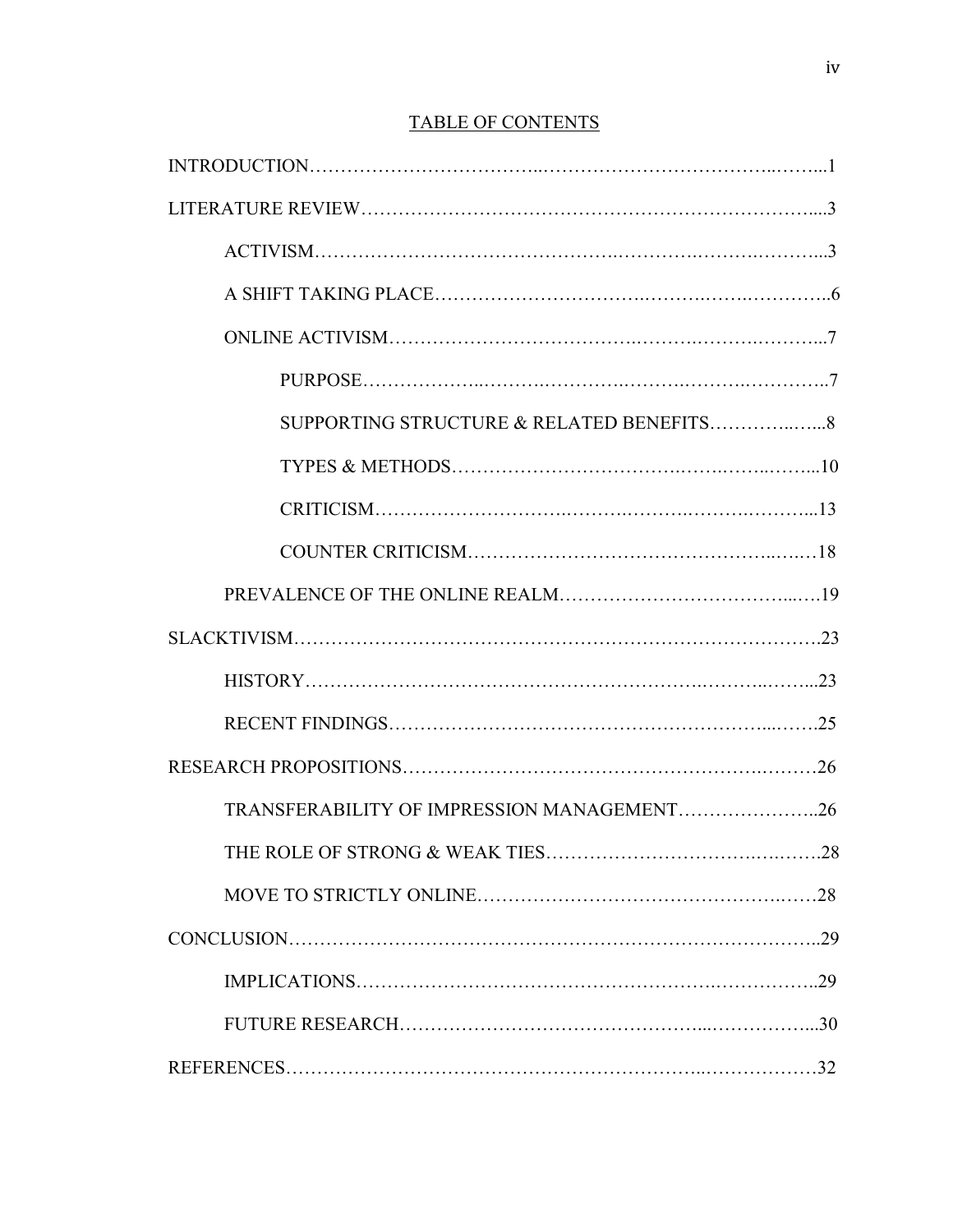#### INTRODUCTION

Activism has played a major role in life for many years. Activism is essentially efforts to promote, interfere with or direct change— whether political (American Civil Liberties Union's work surrounding police misconduct), environmental (1970 Earth Day, leading to the creation of the Environmental Protection Agency), social (the 1963 March on Washington surrounding freedom and job issues and attended by over 250,000 people), or economic (the Boston Tea Party, in which colonists took measures to prevent British taxation acts from creating a monopoly on tea). These actions are directed to governments, non-governmental organizations (NGOs), nonprofit organizations and cause groups, special interest groups and corporations to name a few. Traditionally, activism has involved a physical act— sit-ins, strikes, marches, letter writing and so forth.

Recently, however, activism has changed as new mediums have quickly developed into major influencing forces. Online tools and the prevalence of social media have made connecting with like-minded people and increasing the awareness of a cause much easier. For example, consider the role that Twitter played in the 2009 Iranian uprisings. Twitter offered protestors and their out of country supporters a medium through which they were empowered to participate in a conversation, share street level information in real time, organize in-person meetings, and gain a sense of unity through widespread awareness (Grossman, 2009). Additionally, social media was instrumental during the Arab Spring, helping to spread information on the topics of liberty, revolution and freedom, influence revolutionary activity across the region, elevate the public's sense of shared grievances and potential for change, and translate online participation into organized, offline actions (Joseph, 2012). And it is not simply major political movements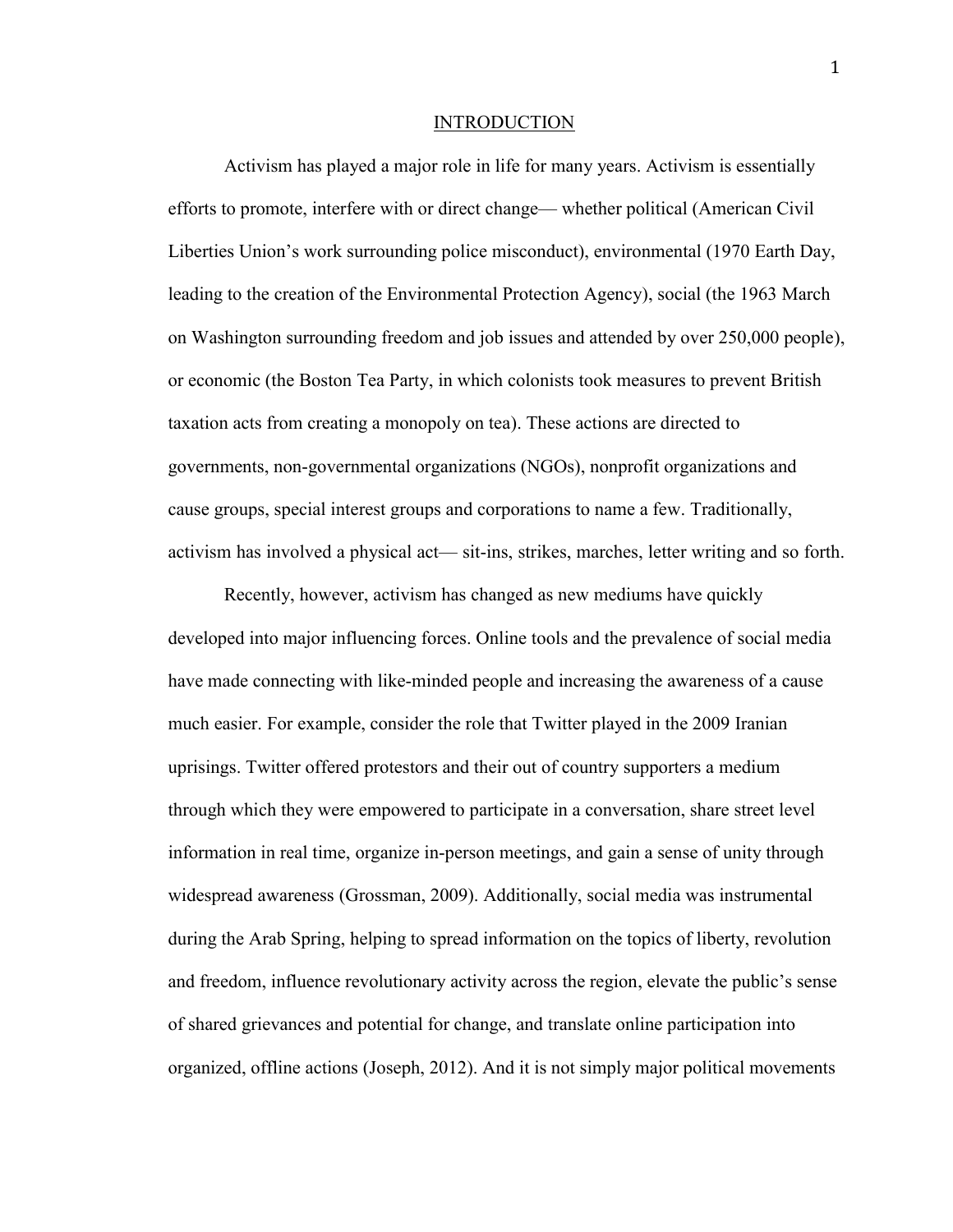that are being affected. Social media and the Internet play a major role for large-scale activism efforts as well as individual or small-scale efforts, as with Aaker's example of creating a bone marrow database based on the efforts to save one man's, Sameer Bahtia's, life (2010, pp 1-8).

However, despite offering clear advantages, namely, its ability to connect and organize large numbers of people, this online realm has given rise to equally substantial challenges. Headlining these issues is the increase in seemingly costless support for causes through acts like sharing articles or favoriting statuses via social media. Actions of this sort have been identified as forms of "slacktivism," and have served as fuel for disputes surrounding the positive and negative effects of such participation on stimulating more meaningful contributions (i.e. money, time and high-risk activities) down the line. Specifically, it is the belief that performing costless acts of slacktivism is done in place of taking more substantial action, that has made this issue such a hot topic of debate.

Due to the growing efforts to promote and enhance transparency, as well as the rising volatility in the world brought about by the rapid rate at which changes are taking place, the future looks to be one that will increasingly host activist movements of different sizes and scale in response to this ever-shifting environment. This paper will outline how activism has changed and developed due to the increasing prevalence of the Internet and social media platforms. The paper works to examine the dynamics of online activism, clarifying when it creates and diminishes value to the respective benefit or detriment of a cause. It will then examine the concept of "slacktivism" that has risen out of this discussion, and aim to understand the underlying motivations of slacktivists.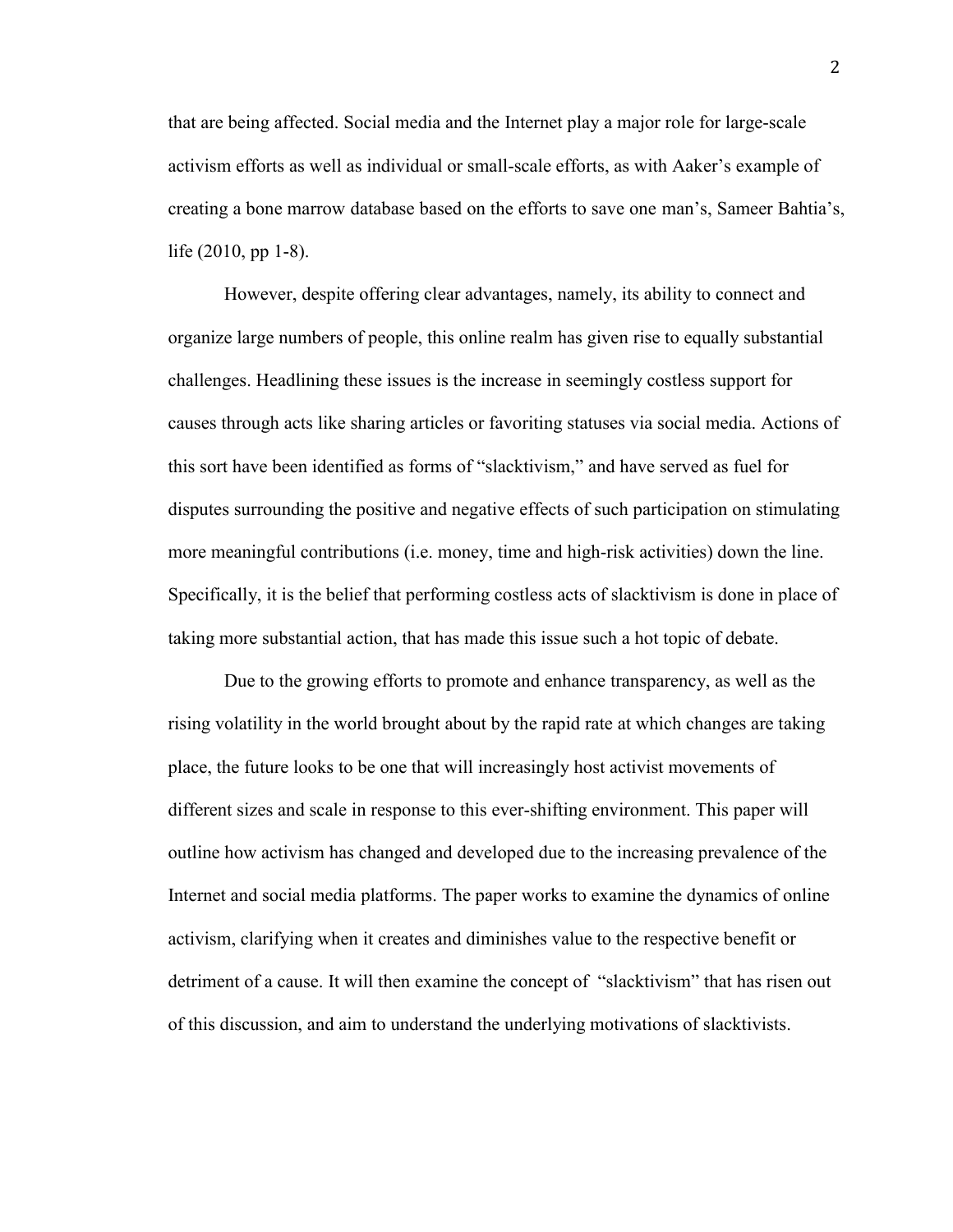Lastly, the paper will offer insights that can help stakeholders at various levels better leverage the tools and people involved in slacktivism to their advantage.

## LITERATURE REVIEW

# **Activism**

Activism, at its core, is simply "taking action to effect social change" (Jones, 2011). And while it can occur in "a myriad of ways and in a variety of forms," and be led by individuals or collectively through social movements, at the end of the day activism is not about how activist groups define themselves, but rather, what they do— activism is about *doing* (Jones, 2011). In an effort to remove the constraints that have been placed on activism, Goodson (2012, pp 6-7) clarifies that the people involved in such movements are "not necessarily trying to change history or to change the world as we know it. They're just trying to change the world as they know it," supporting his notion that activist causes can be movements with a "capital M" (history-making in nature) or a "small m" (something based around the passions of a small group).

This viewpoint is elaborated on through a general breakdown of activist causes into a four-quadrant matrix, which defines movements as small or big in size, and personal or societal with regard to the level to which they affect the population (Goodson, 2012, p 9). For instance, the large-societal quadrant includes the likes of the Civil Rights Movement and Vietnam War Protests, as they involved a lot of people and had farreaching social implications. At the other end of the spectrum (small-personal), fall such movements as the push for bamboo bikes that promote the innovative use of natural and renewable resources, supported by a smaller population and enacting a more personal level of change. Regardless of what quadrant a movement falls into though, it can occur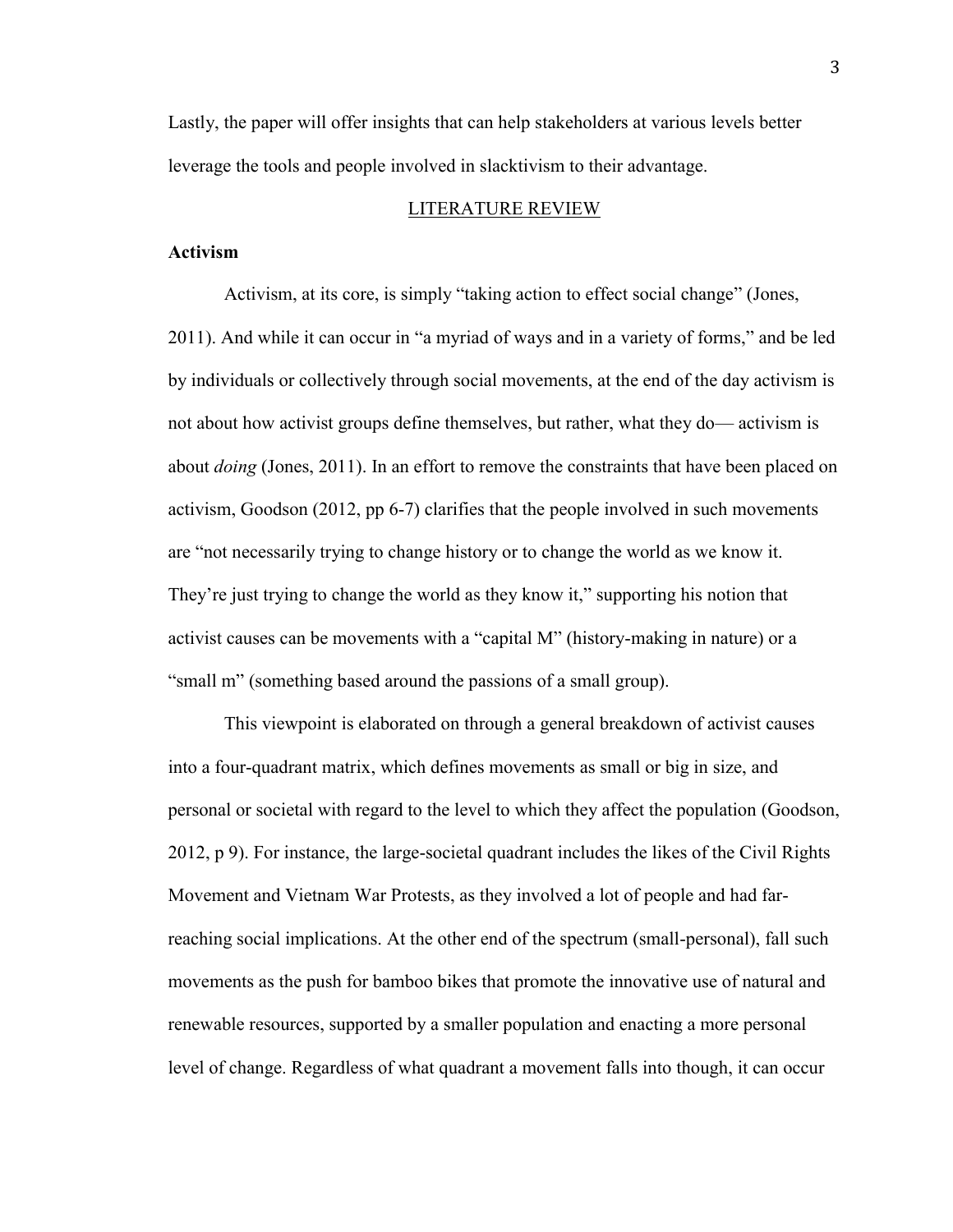in a variety of arenas (political, environmental, social, and economic), and often works in more than one arena over the course of its lifetime. These causes have implemented a variety of techniques and approaches when it comes to taking action, including such methods as sit-ins, protests, boycotts, civil disobedience, demonstrations, campaigning, lobbying, writing letters, signing petitions, and attending meetings. And just as movements are not restricted to the silos of specific arenas, these various methods of activism are not limited to specific causes. Rather, the context and circumstances surrounding a cause help determine which method or approach is put to use— often requiring the implementation of multiple, complementary tactics along the way.

While this four-quadrant matrix organizes movements into distinctive categories, when it comes to distinguishing the level of action undertaken via individual methods of activism, a couple of factors need to be considered. Ethan Zuckerman, director of the MIT Center for Civic Media and founder of Global Voices, introduced a typology that works to distinguish activism according to two key features: varying levels of participation and connections to levers of change. The two of these work to characterize specific activist actions as thin or thick (participation) and symbolic or impactful (connection to levers of change)— categorizing them across yet another four-quadrant matrix. Zuckerman defines thin participation as the type of activity that "takes place when people are asked to do no more than 'show up' or perform some pre-defined kind of activity," and thick participation as the type that asks people to do more— "it requires their ideas, input and creativity" (Davies, 2013). On the other axis lies the symbolic-toimpactful spectrum, where symbolic activities, while about allying oneself with a cause or view, lack "an obvious mechanism for creating change" (Davies, 2013). On the other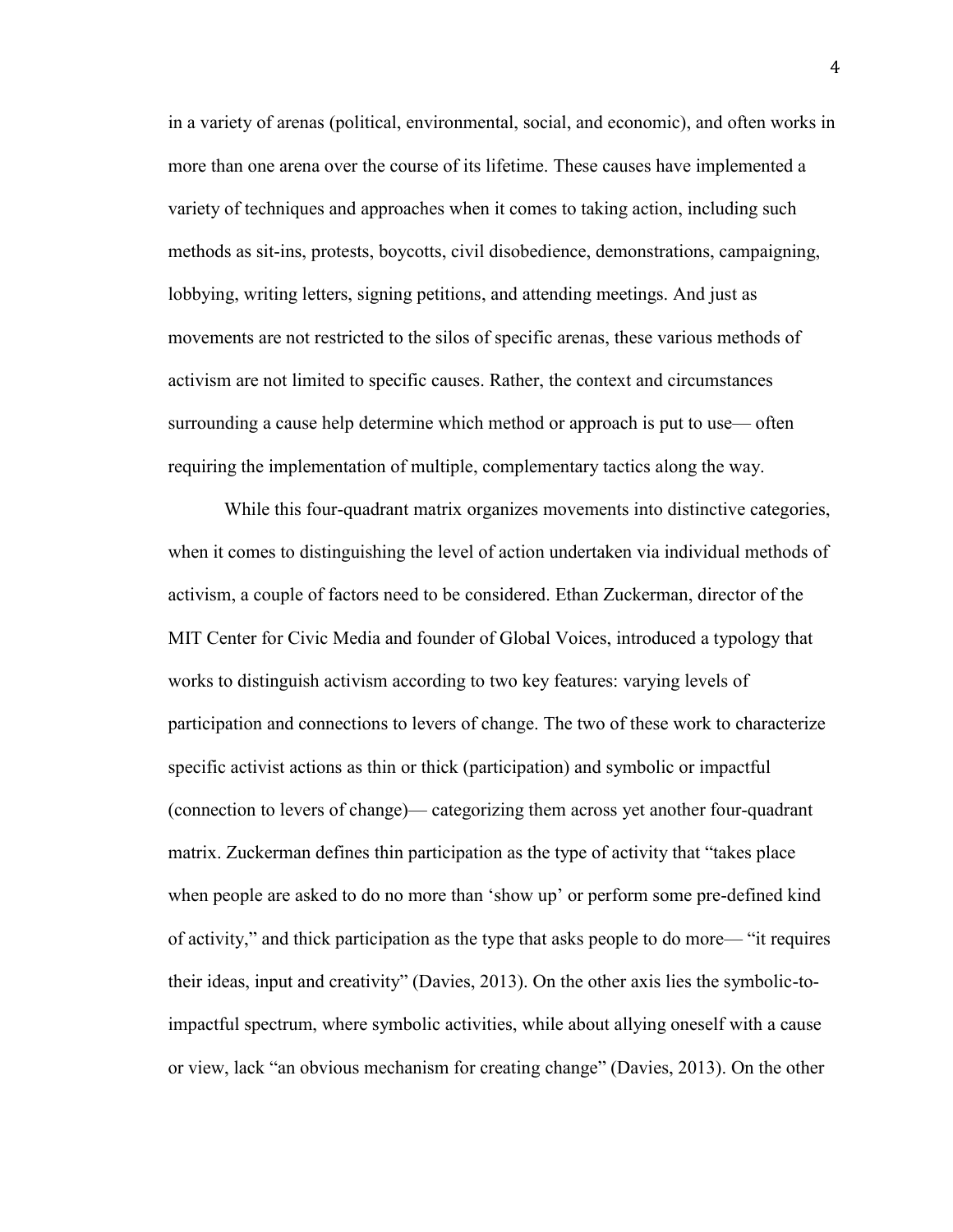hand, activities defined as "impactful," while still about allying oneself with a certain cause or view, have mechanisms for facilitating change (i.e. the ability to organize a strike) beyond simply providing people an opportunity to loosely associate with something. Together, these defining features help identify the significance of specific activism efforts and the extent to which they can positively affect a cause.

Perhaps one of the most famous instances of activism done well involves the case of Rosa Parks, which incorporated the use of a variety of methods in coordinating an extensive plan to tackle segregation. Rosa Parks, a 42 year-old African American woman, was arrested on December 1, 1955 for refusing to give up her bus seat to a white passenger, demonstrating a form of civil disobedience in the process. The story of Parks' refusal to comply with the Jim Crow practices carried out by the Montgomery city bus system, as most are well aware, did not end with her being jailed though. Rather, her quiet, individual act of defiance resulted in the Women's Political Council (WPC), a group of black professionals founded in 1946, and the Montgomery chapter of the National Association for the Advancement of Colored People (NAACP) joining together to call for and publicize a boycott of the Montgomery city bus system.

As a result of the boycott's day one success, with 90% of black citizens staying off of the busses, the Montgomery Improvement Association (MIA) was formed to coordinate and carry out an extension of the boycott, as was consistent with the vote conducted during a meeting at the Holt Street Baptist Church. As elected president of the MIA, Martin Luther King Jr. steered the movement's nonviolence approach and helped organize a carpool system of roughly 300 cars to take supporters and fellow activists where they needed to go, over the course of what ended up being a 13 month boycott.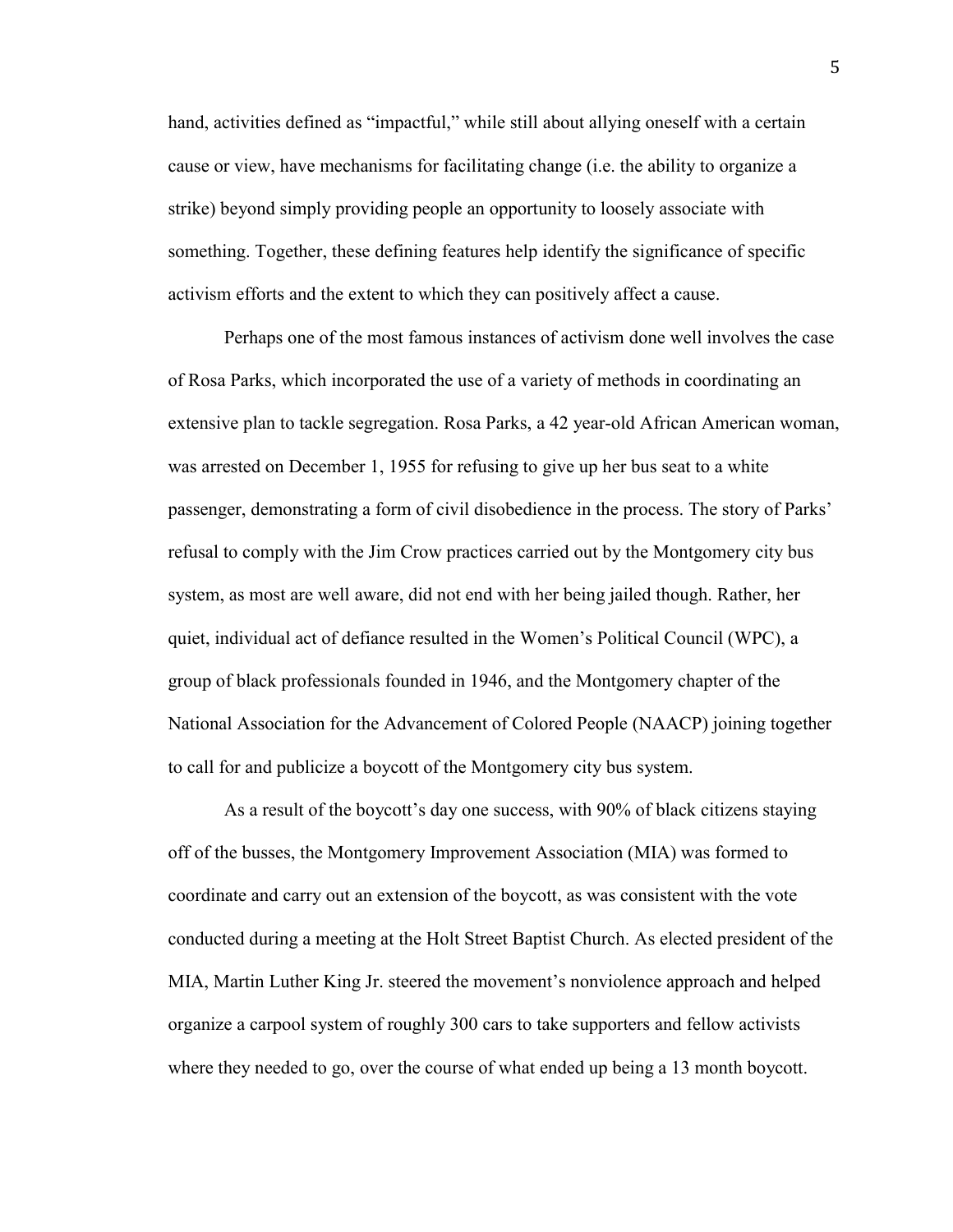The boycott finally came to a close with the ruling in Browder v. Gayle, declaring bus segregation as unconstitutional and removing laws requiring segregated seating on buses. Through the combined efforts of an individual's demonstration of civil disobedience (Rosa Parks' sit-in), the widely supported protest (boycott) that followed, and the nonviolence tactics that guided the participants' actions, justice was restored (Carson, 2008).

And examples such as this are scattered throughout history in various sizes and scales, and involving a host of different tactics, establishing this movement mentality as something distinct from an on-again, off-again fad. Rather, as Goodson points out, "The instinct to band together in groups is hardwired in all of us. From earliest times, humans' propensity to gather and work together to achieve a common purpose or goal was critical to our survival and advancement" (2012, pp 15-16). We as a species have long recognized the safety in numbers and potential to improve our well being through coming together and joining forces with others. However, until recently, forming these large groups in an effective and timely manner was a nearly impossible task due to significant barriers to both communication and organization. Yet, with the increasing prevalence and capabilities of technology, many of these barriers have been diminished or removed.

### **A Shift Taking Place**

As discussed by Goodson, the tools available to people today to start and get involved in movements look drastically different than those associated with activism of the not so distant past. "Once upon a time, people had to hand out leaflets . . . [and] often, the transformation that occurred in an uprising would happen in a physical gathering space . . . where private knowledge would become public" (2012, p 85). For example,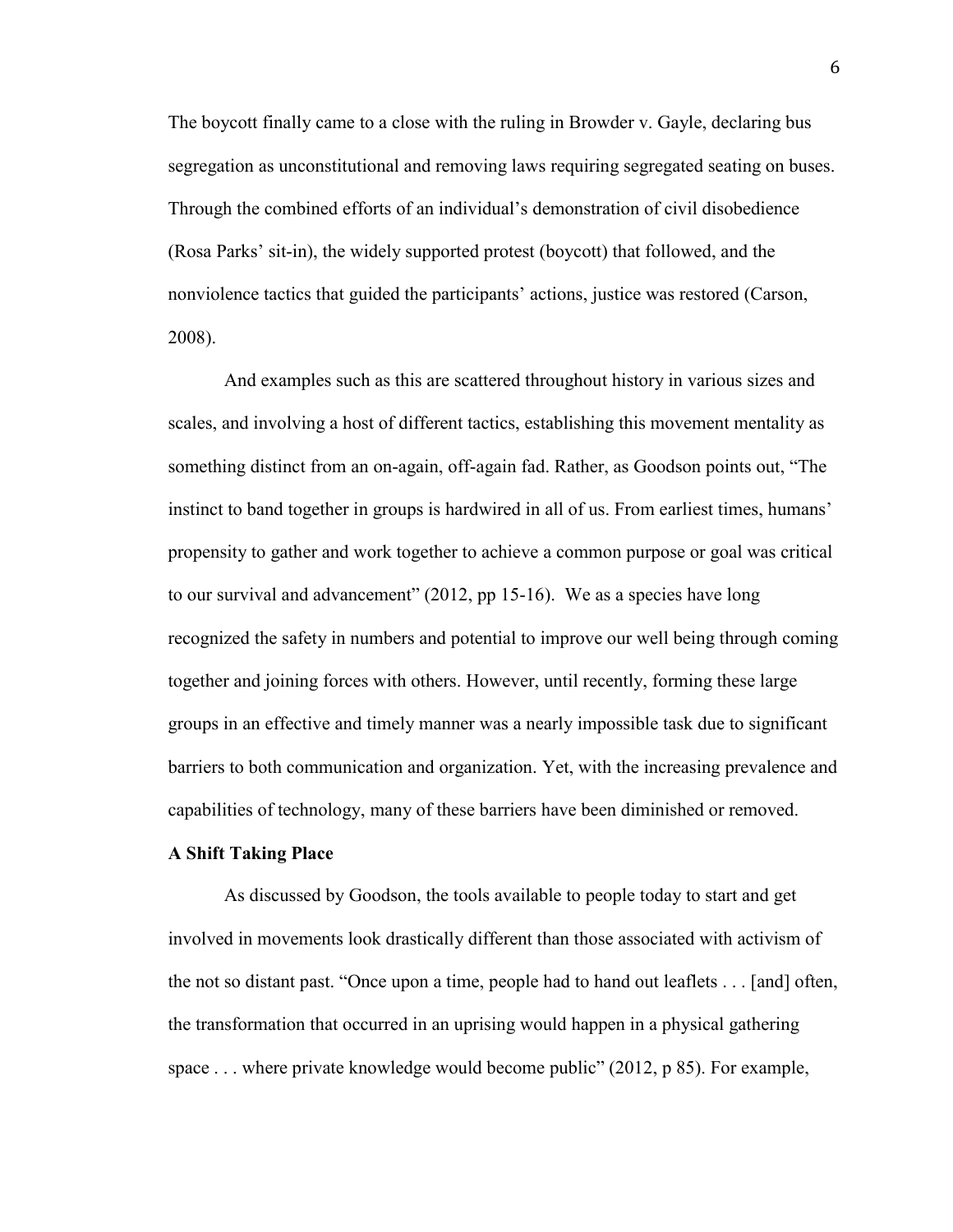Goodson cites the old practice of "Samizdat," involving the printing of underground documents that were then distributed from one person to another, with the intent to help organize "dissident activity in the old Soviet bloc" (2012, p 85). Given their reliance on face-to-face meetings though, leaders not only struggled to efficiently and safely identify who their actual supporters were, but also found it burdensome to organize and provide updates in a timely and effective manner. Thus, these sorts of activist undertakings, while spearheaded by passionate and well-intentioned individuals, were severely hamstrung by the long and difficult nature of their processes.

For the sake of clarity, this discussion is not intended to minimize the positive results that such instances of activism are able to achieve, as there are countless examples of movements that successfully gained momentum and grew through this word of mouth and face-to-face manner (the spreading of religious beliefs, for instance). Rather, the point is to acknowledge the gap that newer, internet-based mediums and tools have worked to fill through the added capabilities and opportunities for activism that they can provide.

### **Online Activism**

### *Purpose*

Online activism, as discussed by Jonathan Obar, is concerned with facilitating civic engagement and collective action. This first component, civic engagement, involves interacting with individuals in a process that works to help them develop "the combination of knowledge, skills, values and motivation [necessary to move them] away from disinterest, distraction, ignorance and apathy and towards education, understanding . . . and action" (2012, pp 2-3). At the other end, collective action refers to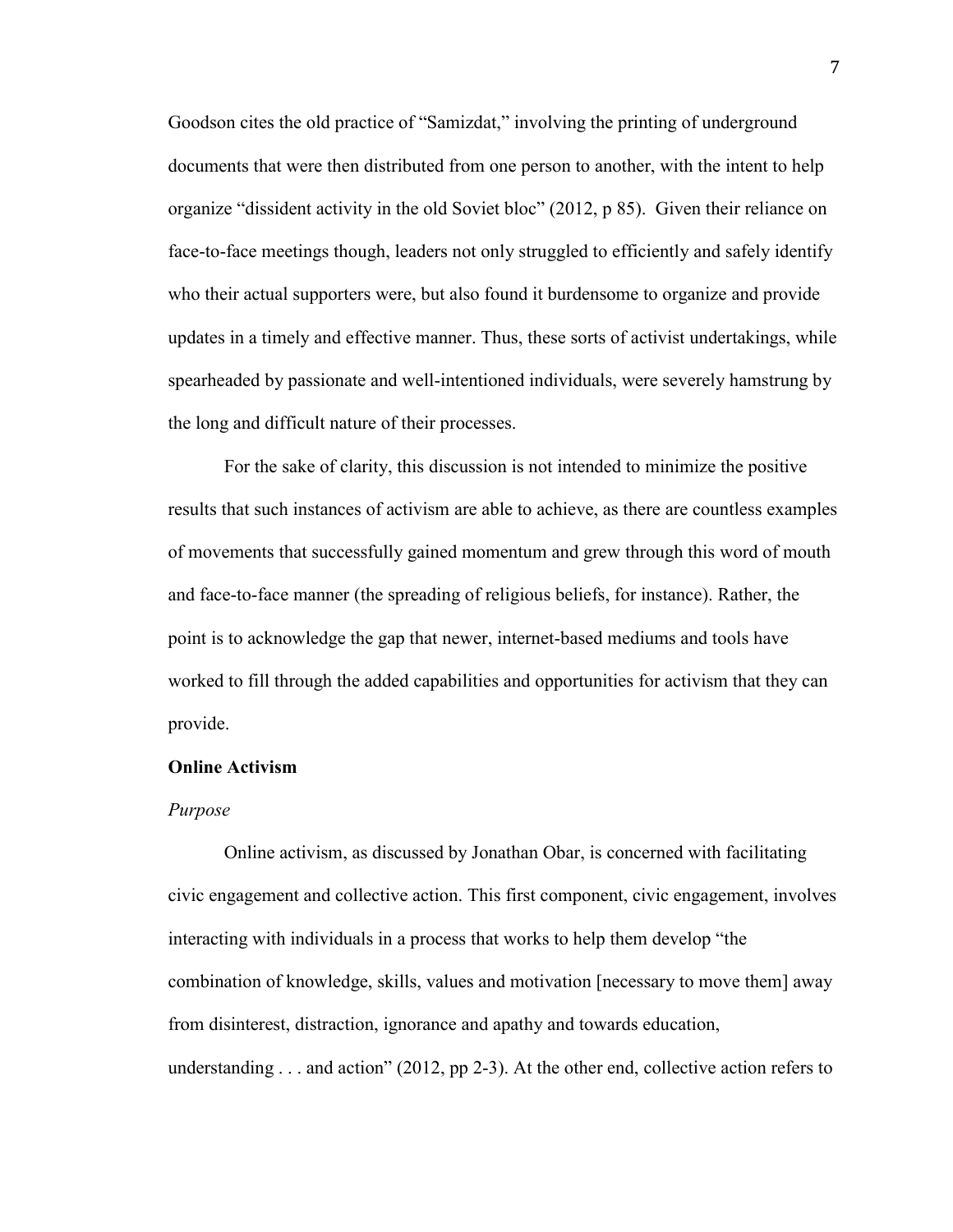"the pursuit of a single goal or multiple goals by more than one individual [that looks to bring] people together to effect political, social, and ideological change" (2012, p 3). Thus, as is also the case with traditional activism, online activism attempts to engage people, in an effort to gain the type of support and level of buy-in necessary to effect change. What differentiates online activism from traditional activism is not the overarching goal (i.e. bringing clean water to third world countries); but rather, the methods and means through which and by which stakeholders at all levels are enabled to participate. Put simply, the ways and extent to which civic engagement and collective action can be addressed and carried out have been drastically altered by the Internet. *Supporting Structure & Related Benefits*

Social networking sites (SNS's), as described by Boyd and Ellison, are "web-based services that allow individuals to construct a public or semi-public profile within a bounded system; articulate a list of other users with whom they share a connection; and view and traverse their list of connections and those made by others within the system" (Obar, 2012). Serving as the foundation for SNS's, Web 2.0 is the "software platform whereby content and applications are no longer [strictly] created and published by individuals, but instead are continuously modified by all users in a participatory and collaborative fashion . . . [allowing for] the creation and exchange of User Generated Content" (Obar, 2012). SNS's provide a two-way channel of communication that can be used by organizers, current supporters, and potential participants alike. This system empowers people to interact with/react to content in a variety of ways (i.e. writing responses through blog posts or forming private groups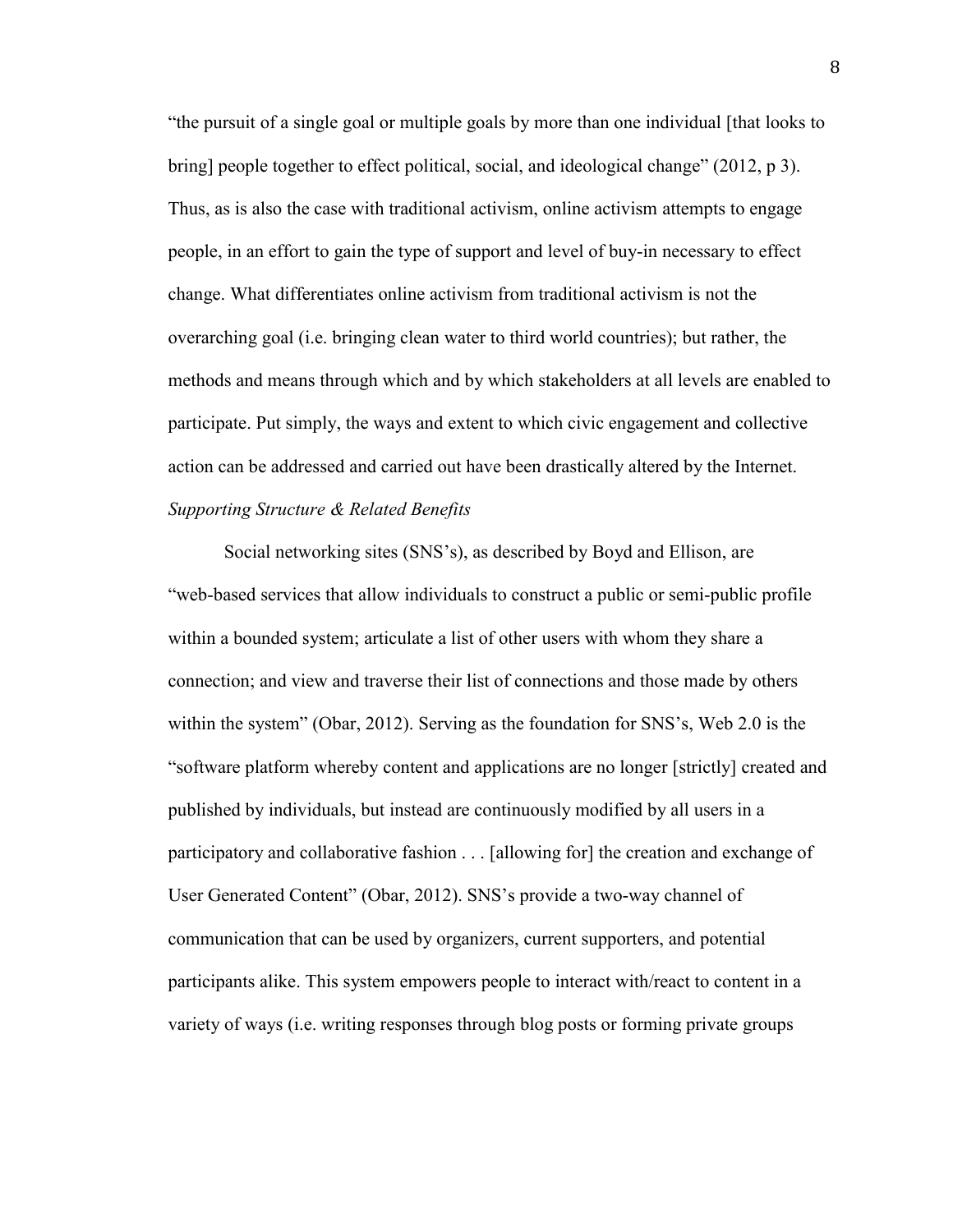according to a specific stance on a matter), depending on what involved parties deem to be the most appealing.

This format is distinct from that of such mediums as television or radio, through which the flow of information from the source to the audience remains largely limited to this one direction. Take for example an interview conducted via a radio station or a television network. While an interview provides an opportunity for debate/voicing of a public opinion (perhaps even one of a renowned advocate for a cause), such mediums still restrict the timeliness, scale and ease with which people can have discussions surrounding the information presented to them. Thus, despite being able to broadcast to a large audience, and even engage some members of the public in a conversation, they alone are insufficient when it comes to connecting people with similar interests and enabling action in the most efficient manner possible. One only has to look to social networking sites to see information, originally spread through the likes of radio and television, inciting further investigation and debate via online platforms.

That being said, the potential benefits of engaging in this online segment do not stop at enabling people to participate in discussions through just another medium. By analyzing advocacy groups responsible for promoting causes and organizing public action around them, Obar's study found commonalities in a number of advantages that these groups identify with regard to using social media. For starters, organizations reference social media's ability to strengthen outreach efforts, allowing cause groups to "connect with a multitude of individuals ranging from [current] members and supporters to those who have never heard of the organization before" (2012, p 14). The extended

9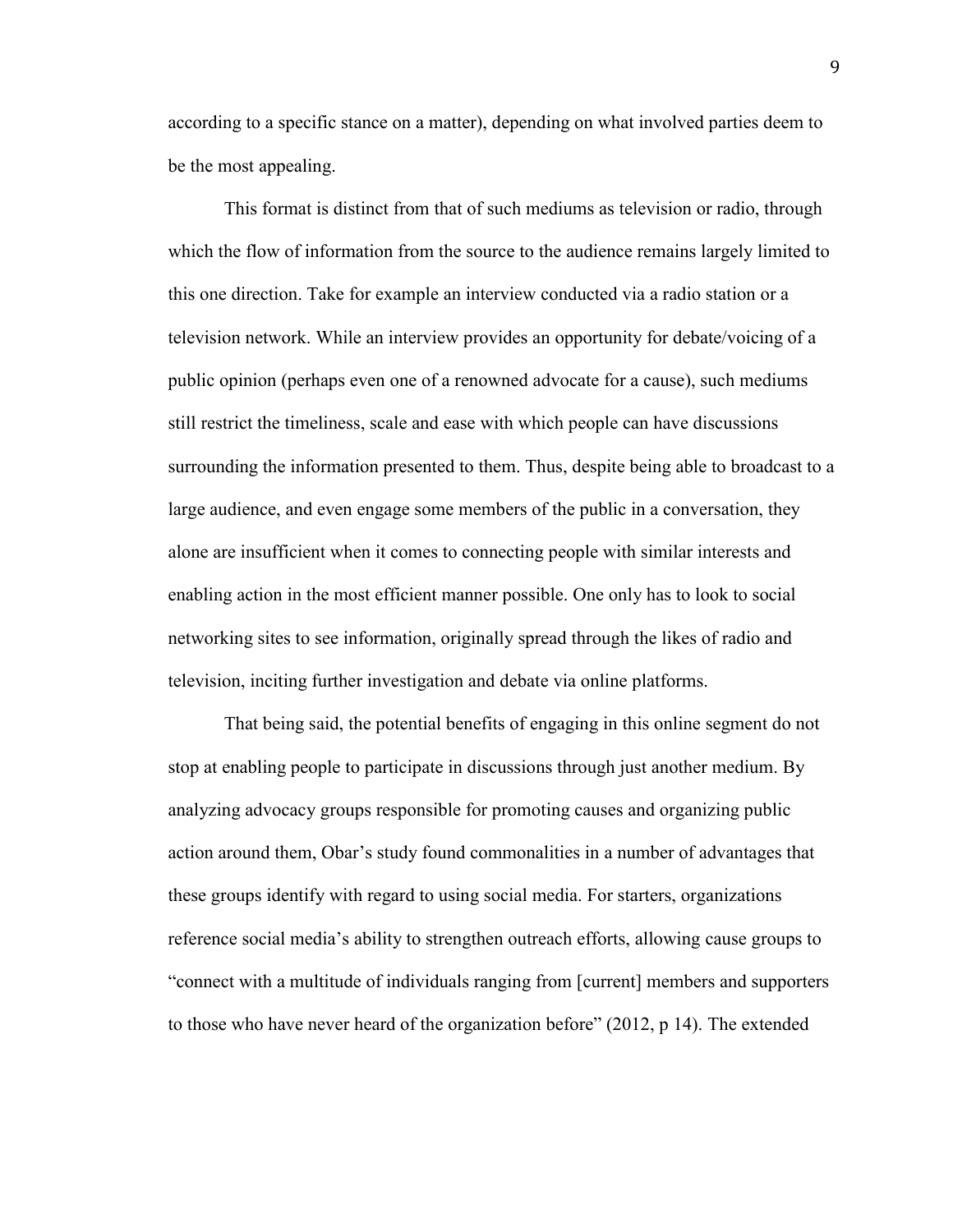outreach enables them to not only gain attention at a larger scale, but also grow by attracting the younger generation (the future of activism) that frequents these SNS's.

Additionally, advocacy groups have pointed to the speed and interactive nature of these tools as important differentiators from traditional media. From a speed standpoint, social media enables people to engage in issues on the go and in real-time, as events are unfolding. This updating goes in both directions too, as organizations are able to provide their followers with the most current information and insights, just as their followers are able to provide news in the form of personal stories and related incidents that they have witnessed (helping give a face to these causes). With regard to interactivity, groups credit the medium's conversational nature with allowing them to "get feedback on the messages [they're] putting out, . . . adapt them and evolve to be more effective advocates for [their] causes" (2012, p 15). Social media not only helps causes optimize their messages, but also provides a community that participants can take part in building and nurturing. Lastly, overarching all of these benefits is the cost-effectiveness of using social media. As one of Obar's interviewed groups puts it, social media usage equals "more exposure, more time efficient, & less red tape" (2012, p 16). Together, these qualities work to paint a good picture of why the majority of surveyed groups said that social media helps facilitate both civic engagement and collective action (2012, p 13).

#### *Types & Methods*

Some of the more popular social media sites being used by those involved in activism consist of Facebook, Twitter, YouTube, blogs, mobile apps, and listservs. As discussed by Obar, the "nature and nomenclature" (2012, p 8) of peoples' connections vary from site to site, as do the "various forms of media [used to facilitate this online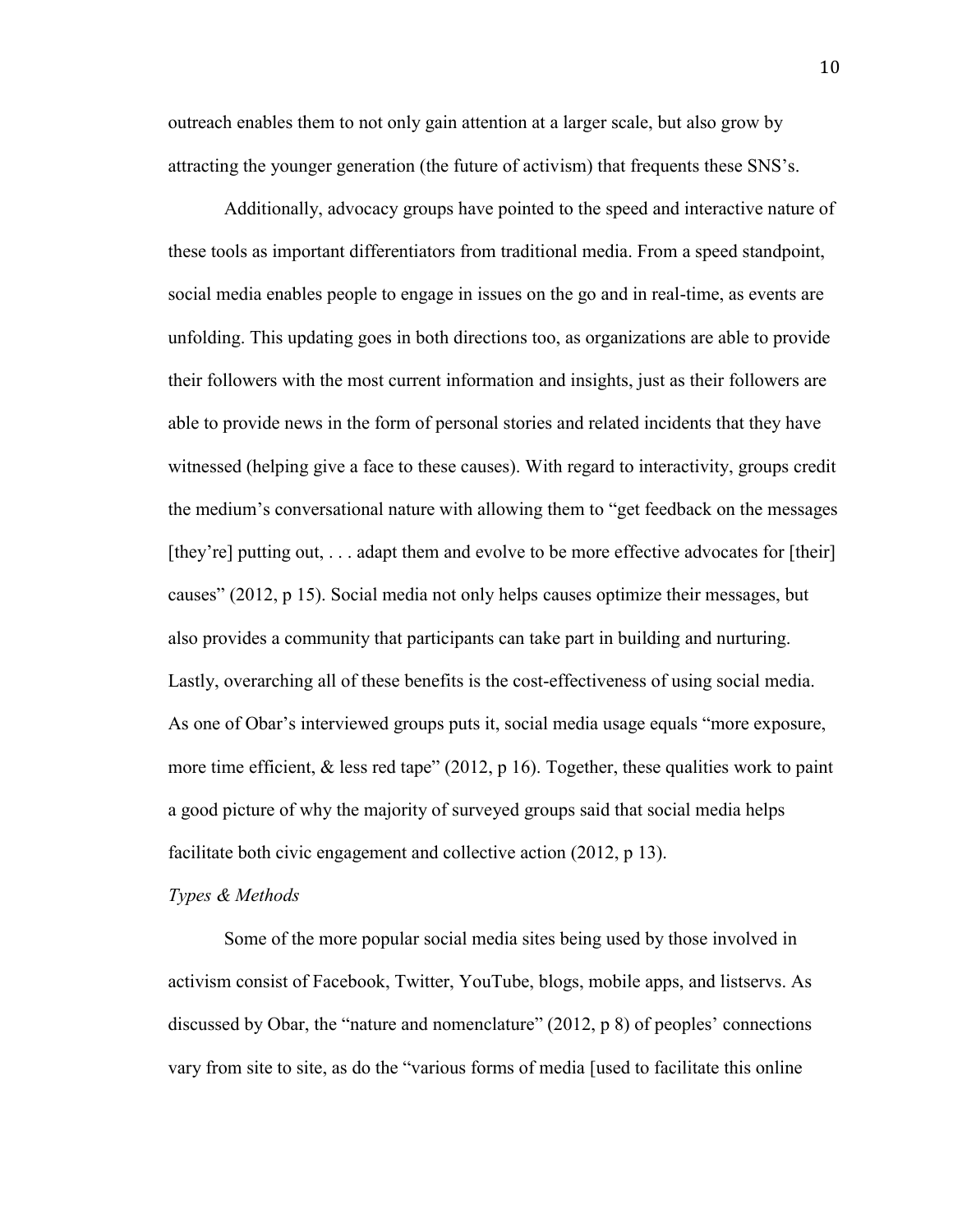engagement], whether it be text, images, audio, video, or a combination" (2012, p 8). All this really means is that different social media sites allow people to connect and interact in a number of ways and to differing degrees (i.e. making and/or commenting on publicly accessible videos via YouTube vs. organizing/joining a group on Facebook to get involved in a cause alongside members of one's online community).

Many of the methods used in more traditional instances of activism are still used via social networking sites, and are just adapted to the online world. For example, petitions transitioned over quite easily, as can be seen in one of the earliest instances of success in the realm of online activism. This incident took place in 1990, and had to do with the release of a product called Lotus Marketplace by a software company, Lotus, and a credit bureau called Equifax. The two companies came together to create the product under the belief that they would "revolutionize the marketing list industry" (Peters, 2011). However, public reception did not go as planned; rather, ended up upsetting customers due to increased fears surrounding consumer privacy that the proposed product release stirred up. As a result, "Concerned consumers organized through email and message boards with the primary goal of determining how to contact Lotus and opt out of the list," (Peters, 2011) amassing 30,000 supporters in the process, and bringing an end to the planned release of the Lotus Marketplace.

Flash forward to 2014, and online petitions are still alive and well, as demonstrated by the success of sites like change.org. Change.org has amassed over 65 million users across 196 countries, and works to accelerate campaigns through the mobilization of people when it comes to gathering support for a cause. After learning about issues through the main website, supporters are then able to share links and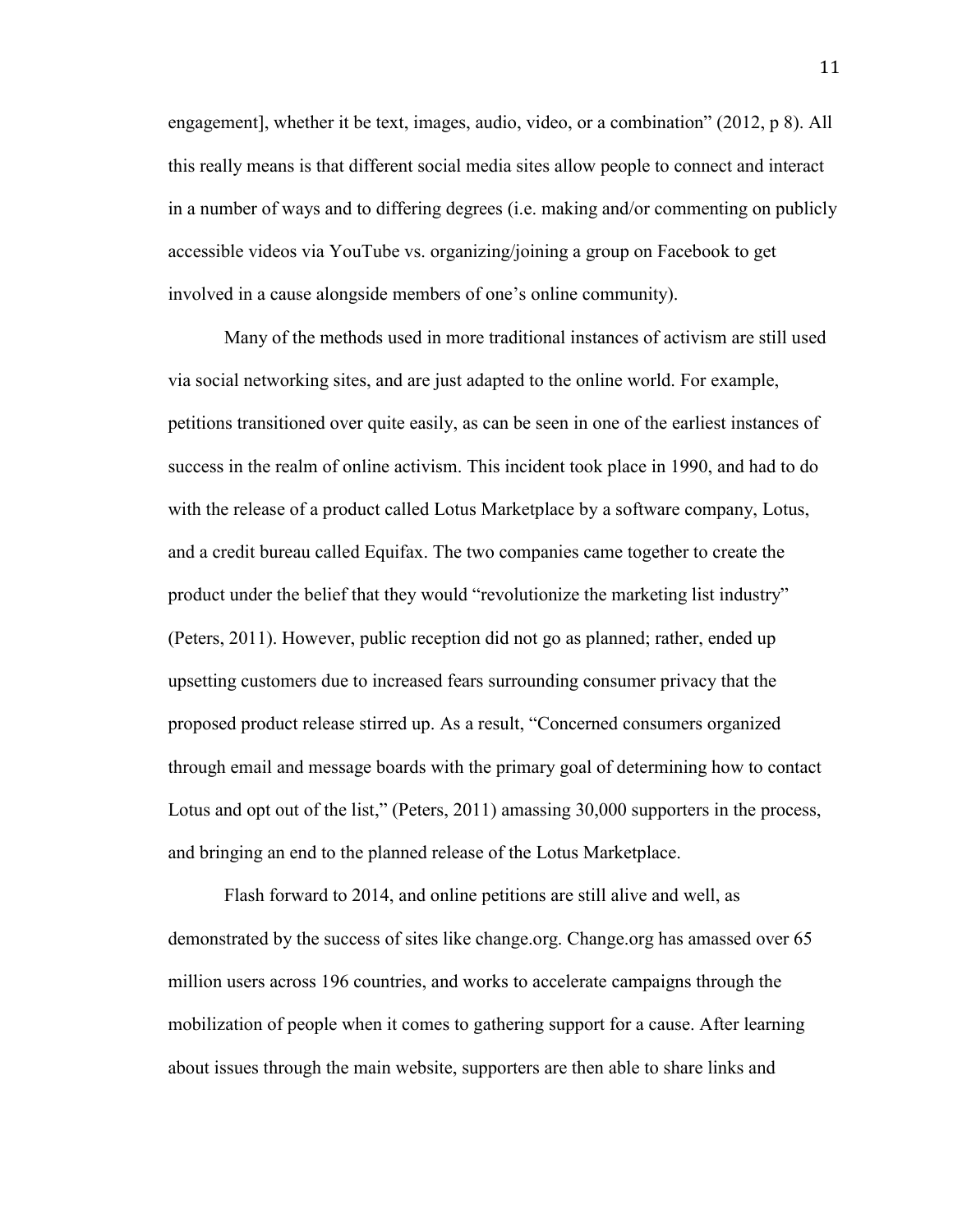information through their personal SNS's (i.e. Facebook, Twitter, blogs), helping to further amplify the voices and stories behind individual causes in the process. Such an easy, far-reaching and cost effective tool has proven especially helpful in smaller, more individual-focused cases that would otherwise struggle to garnish the sort of attention necessary to enact change.

Take for instance the case of Josh Hardy, a 7-year old boy battling a life threatening adenovirus. After all available FDA-approved treatments failed to help Josh, Josh's family appealed to a drug company called Chimerix to try one of their drugs, Brincidofovir, that was still in trial form. However, due to the added time and costs it would take to provide people like Josh with treatment, as well its potential to interfere with the drug's speed-to-market, Chimerix denied Josh the trial treatment (Cohen, 2014). This decision set off a firestorm of push back through the likes of Twitter, Facebook, and change.org (which alone, amassed almost 20,000 signatures in favor of Josh getting treatment), resulting in the reversal of Chimerix's decision and the addition of Josh to a new trial.

Another recent example arose with the Stop Online Piracy Act (SOPA) and the Preventing Real Online Threats to Economic Creativity and Theft of Intellectual Property Act (PROTECT IP  $\sim$  PIPA) bills in 2012, surrounding issues relating to Internet freedoms (free speech). "Hundreds of sites including Reddit and Wikipedia held temporary blackouts to protest the two bills, [which], despite…being backed by the entire U. S. entertainment industry…[were directly affected] by millions of individuals on the Internet" (Bregstone, 2012). By gaining the support of web browsers, search engines and social media sites, "techies" who brought the potential consequences to the public's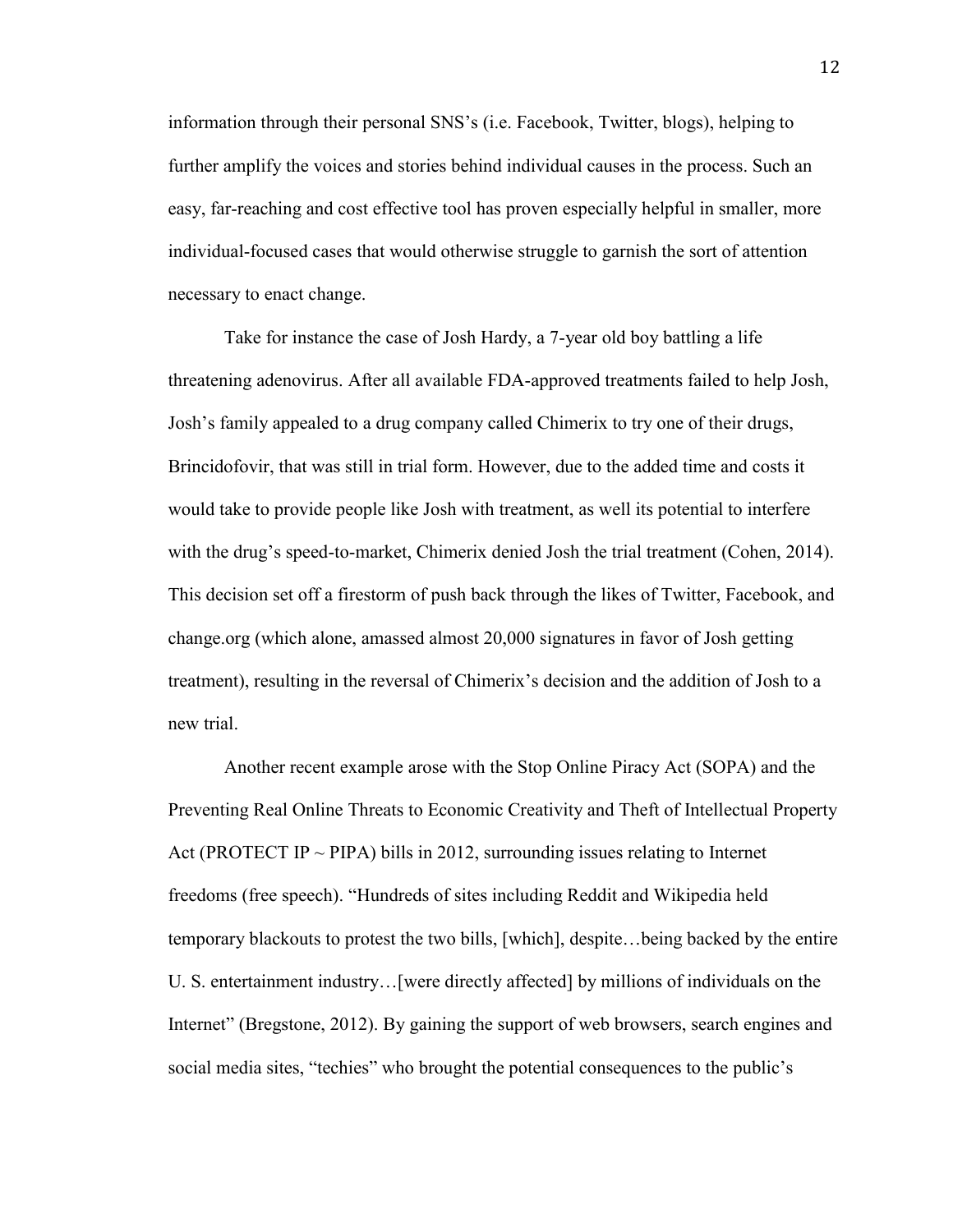attention in the first place, helped table a major issue that might otherwise have been quietly pushed onto the public by key influencers/lobbyists in Washington.

Social media's capacity for effecting change does not stop at helping get petitions signed though. In 2010, a columnist and author, Dan Savage, posted a video on YouTube with his partner, encouraging people in the LGBT community and spreading the message that "It Gets Better." Savage's video quickly gained attention, inspiring over 10,000 usercreated videos and being viewed more than 35 million times over the course of a couple of months. By "offering many LGBT kids something they've never had before: the ear of a sympathetic adult who understands what they are going through," (Goodson, 2012, p 121-122) Savage and other supporters helped spread hope among a group that previously felt discouraged and isolated in their situations.

Online platforms have the ability to free people from the limitations of physical meeting spaces of old and one-way methods of communication, opening up new doors through which conversations can be extended and action, initiated. These platforms have shown their capacity to help accelerate the dissemination of information, and at the very least, contribute to the creation and fostering of awareness that is critical to the success of most causes. However, while it is clear that social media and other online tools can positively contribute in the realm of activism, this is not to say that they are always successful or without their share of flaws.

# *Criticism*

In addition to all of the benefits touched on, Obar's study also revealed a set of drawbacks to social media use. For starters, several organizations cited a gap in digital literacy among their supporters and members, making communication difficult at times.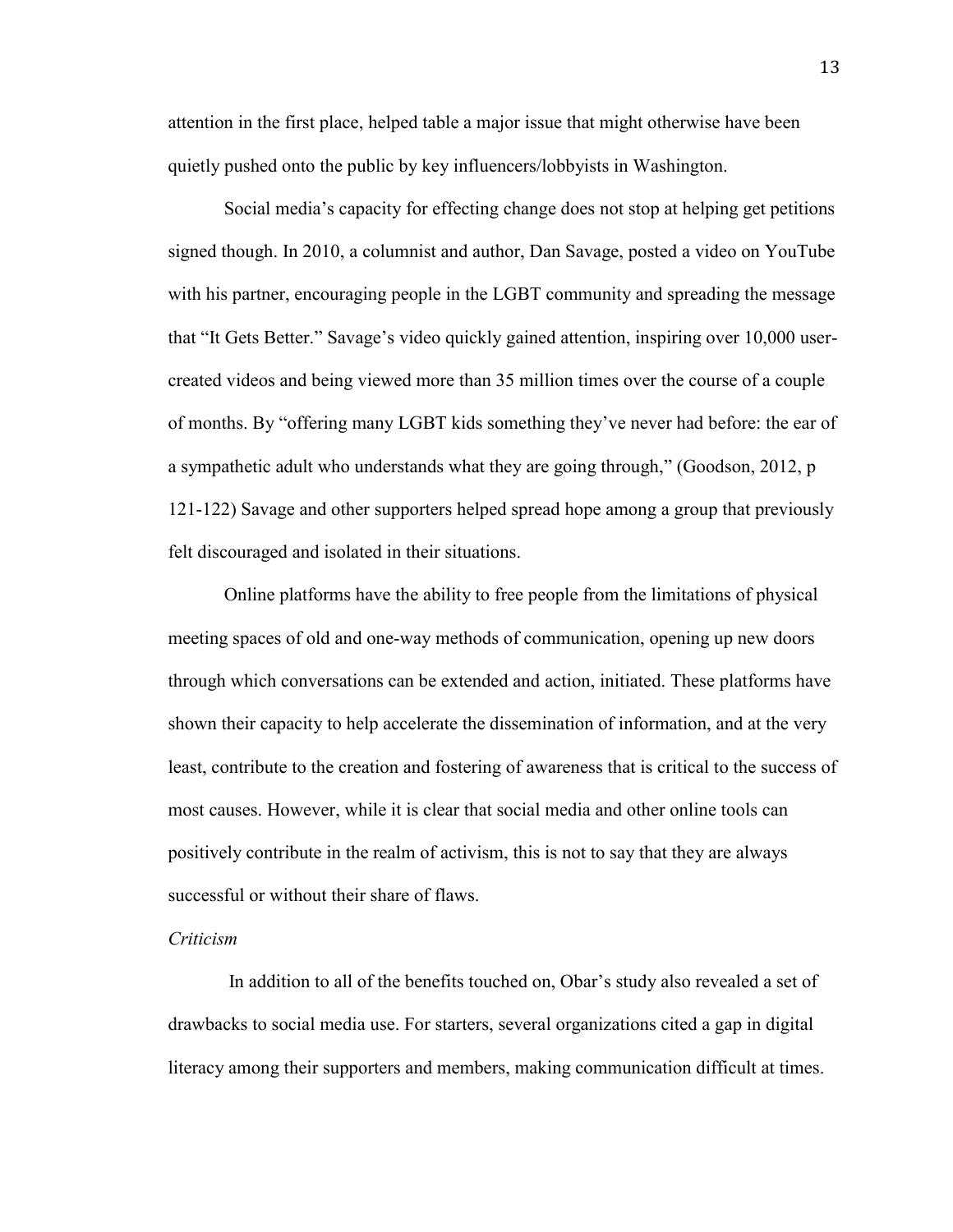Communication issues have also been exacerbated by the large number of individuals trying to speak on behalf of individual organizations, which has sometimes resulted in the lack of a single, unified voice. This lack of structure and understanding of the tools has left some organizations incapable of successfully leveraging the connections that their networks have to offer.

One such instance of miscommunication can be seen on the flipside of the change.org case involving Josh Hardy. Failure to convey the full scope of the decision (to allow vs. to not allow Josh to test the trial drug) resulted in the public oversimplifying the debate and hastily picking sides. This blind anger led to people threatening Chimerix executives and tweeting out the e-mail addresses of board members (Cohen, 2014). As explained by bioethicist Art Caplan, the publics' view of the matter was not fully informed. "It's not just the \$50,000 per patient that might make investors squeamish . . . Compassionate cases [like Josh's] can make a drug look bad" (Cohen, 2014). Companies like Chimerix have to report all poor outcomes of drugs to the FDA in their application to take a drug to market, regardless of the patient's level of health. Therefore, negative outcomes (i.e. if Josh were to die) could seriously inhibit the drug's ability to gain approval, and prevent if from being administered to other patients who are significantly less susceptible to negative side effects than the highly vulnerable Josh's of the world. While this information does little to alleviate the clear moral dilemma at hand, it does bring some of the dangers of online activism to light.

Aaker adds to this debate, stating that the benefit in using such tools as Twitter and Facebook "lies not in the technology itself but in the people who use it. Movements that begin online must be backed by real-life action; otherwise, there is no point" (2010, p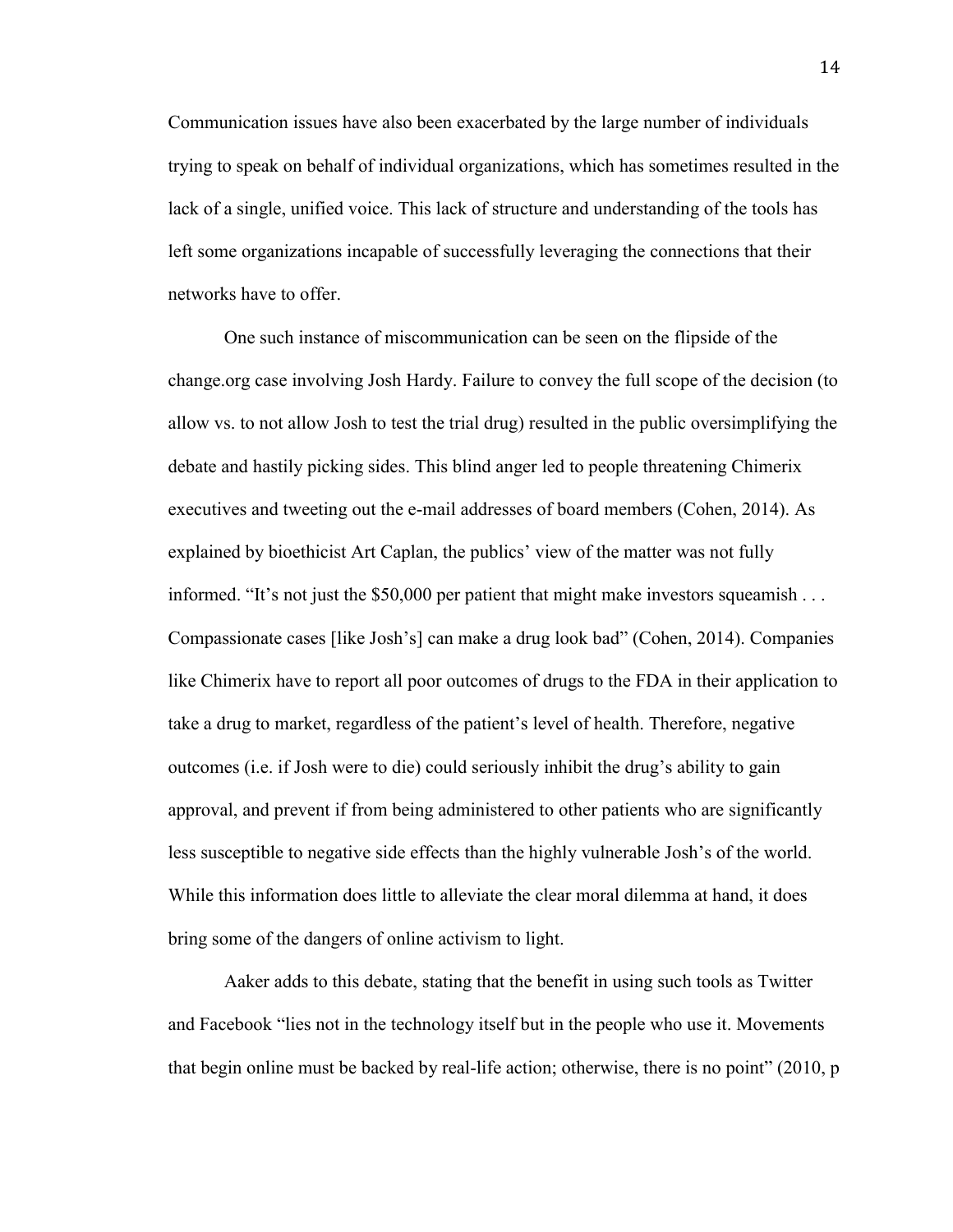158). Users of these social media tools cannot allow themselves to stop at simply accumulating a lot of followers or likes— a concept that was a driving force in UNICEF Sweden's campaign to raise money for polio vaccines, as they rallied around the notion that 'Likes don't save lives,' "in response to the great focus on collecting Facebook likes, among both businesses and organizations, over the last few years" (Grummas, 2014). As Aaker goes on to say, "The final goal is not to just get 100,000 people . . . rather, now that you have the attention of 100,000 members, your goal is to inspire people to take action" (2010, p 158). Unfortunately, there are far too many causes that overlook this key component, and fail to tap into the full potential of their audiences/supporters in the process.

One example in particular that a lot of activist movements could learn from is KONY 2012. In March of 2012, the Invisible Children organization released a video, titled "KONY 2012," whose mission was to make Joseph Kony's name known by bringing attention to the atrocious acts that he committed during his time spent as the leader of the Lord's Resistance Army (LRA) in Uganda. While the campaign achieved historic levels of success with regard to the exposure and initial support it was able to attract, (accumulating over 99 million views to date, being shared and posted across countless social media platforms, and enjoying a long stint in Twitter's trending hash tags) the movement quickly received heavy criticism for its tactics.

One such critic is Michael Wilkerson, a freelance reporter for Foreign Policy's blog. Wilkerson argues that Invisible Children misled the public through the ill-informed nature of its approach, pointing out that Kony had not been in Uganda for six years and that the LRA was much less of a threat than it was made out to be, due to rapidly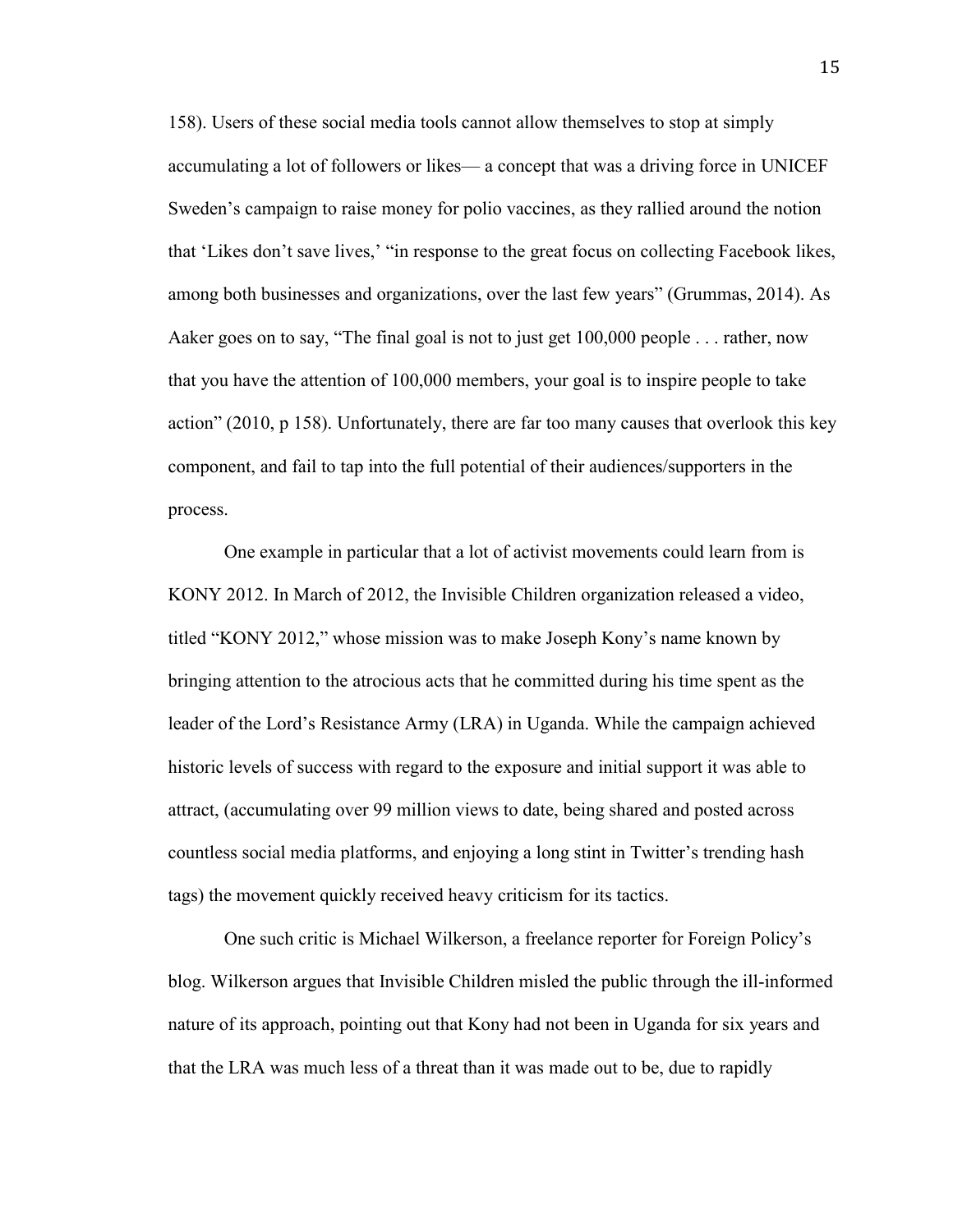declining numbers from a manpower standpoint (Watson, 2012). As a result of misinformation of this sort coming to light, and despite being able to gain so many views and so much initial support, the cause failed to mobilize the public as few people followed through with Invisible Children's "Cover the Night" movement that called for supporters to hang posters around their cities to bring attention to Kony's crimes. Instances such as this have gone on to draw claims arguing that these online tools do not cultivate actual, meaningful activism, but rather cheapen activism down to something much less than it was intended to represent.

A key, early champion of this belief is Malcolm Gladwell, a journalist for the New Yorker, who addresses the gap between meaningful offline activism and online attempts at activism (2010). Gladwell demonstrates his argument by contrasting two main features of the two mediums. First of all, he criticizes the inefficiencies and limitations of social networks, given their lack of the sort of functional hierarchies as those more prevalent in offline movements. Gladwell argues that instances of significant activism succeed due to their "carefully demarcated division of labor, with various standing committees and disciplined groups" (2010), all under the leadership of centralized organizations and formal authorities. For Gladwell, social media tools build networks "opposite in structure and character of hierarchies" (2010) and without a central authority, which is instead replaced by decision through consensus. The subsequent lack of leadership results in the failure to mobilize this mass of members to the effect of anything beyond increased awareness, online discussion, and passive participation.

Secondly, Gladwell differentiates between the strong ties that bind people involved in meaningful activism (traditional methods) and weak ties that exist in social

16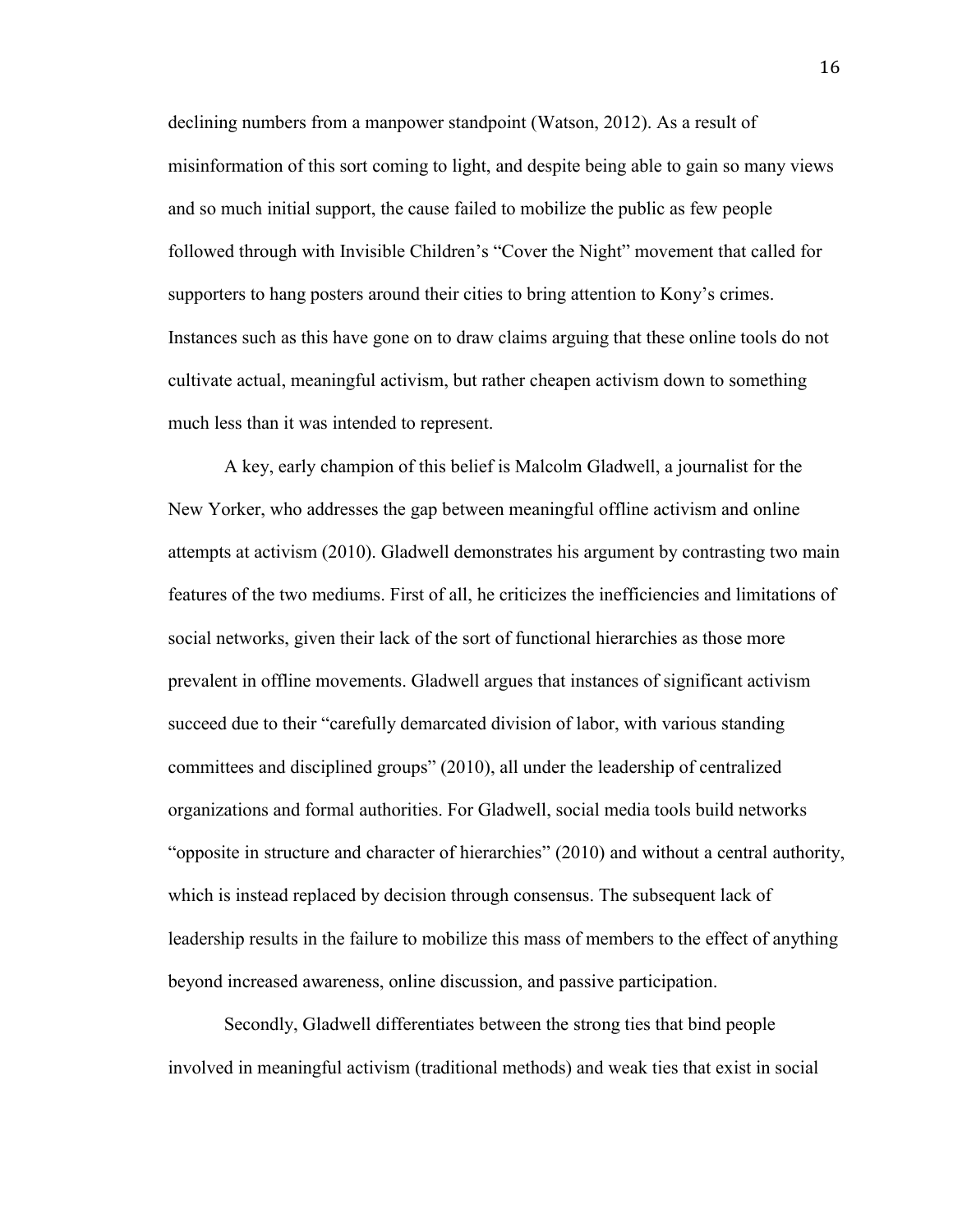networks, defining these strong ties as close friendships and weak ties as more along the lines of acquaintances. For Gladwell, a tool like Facebook helps manage acquaintances, enabling individuals to keep up with people they otherwise could not. However, as a whole, these online relationships foster very limited connections between individuals, resulting in substantial limitations when it comes to trying to leverage such a group in the facilitation of meaningful action. On the other hand, the strong ties of personal relationships (i.e. those between classmates, teammates and friends) establish a sense of connectedness and unity that "help us persevere in the face of danger" (Gladwell, 2010).

Now Gladwell does not completely strip away the benefits of weak ties, agreeing with observations by sociologist Mark Granovetter that "Our acquaintances—not our friends—are our greatest source of new ideas and information, [which] the Internet lets us exploit with marvelous efficiency" (Gladwell, 2010). However, he holds that weak ties rarely lead to the sort of high-risk activism responsible for challenging the status quo and attacking tough problems, such as the type tackled head on by the initiators of the Greensboro Sit-in, made up of strong ties that inspired courage and resolve in the face of incredible adversity.

This gap in risk and costliness of involvement in online activism is best demonstrated in Gladwell's retelling of the story of Sameer Bhatia, originally analyzed by Aaker in "The Dragonfly Effect." After being diagnosed with acute myelogenous leukemia, a disease that requires a bone marrow transplant, Bhatia leveraged his personal networks and those of friends and other extended connections to encourage people to register as donors. News spread quickly over a number of social media sites that worked to facilitate the organization of bone marrow drives across the United States. These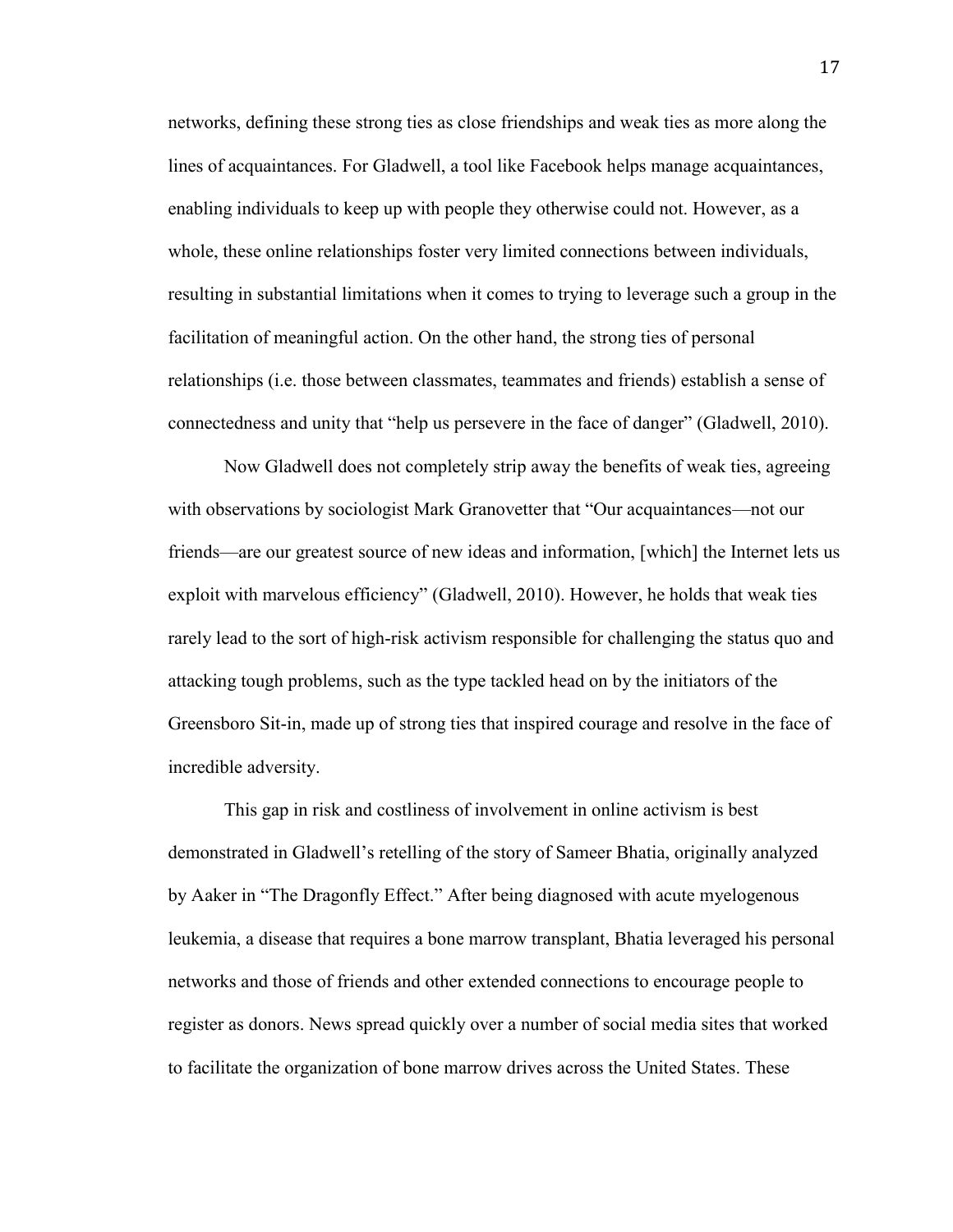efforts resulted in Sameer finding his rare match, along with helping to add nearly 25,000 new registrants to the bone marrow database in the process.

While at a glance, this appears to refute Gladwell's claims that these weak internet ties limit the ability to incite meaningful change, upon further examination, it becomes clear that his point is rather, to establish this example as the threshold of weak ties' potential to effect change. Although "Donating bone marrow isn't a trivial matter . . . it doesn't involve financial or personal risk," (Gladwell, 2012) making it a low cost action that, given this perfect circumstance, was able to highly benefit a cause. This sort of activism "succeeds not by motivating people to make a real sacrifice but by motivating them to do the things that people do when they are not motivated enough to make a real sacrifice. We are a long way from the lunch counters of Greensboro" (Gladwell, 2012). *Counter Criticism*

However, critics of Gladwell's stance would argue that he fails to consider online activism in the context of working in cooperation with offline, traditional forms of activism. In the minds of such critics, there does not have to be a strict divide between the two or a one versus the other framing of their relationship. Rather, the degree of participation being called for should not matter, as long as civic engagement and collective action are being adequately fostered to enact change. And even if online efforts are not sufficient in and of themselves, methods of online activism can, at the very least, supplement what activists are doing in the physical realm.

Maria Popova works to further correct Gladwell by pointing toward the existence of online hierarchies—"Hierarchies do exist online, and while the top of the pyramid may often be represented by an offline eminence . . . the bottom of the pyramid, which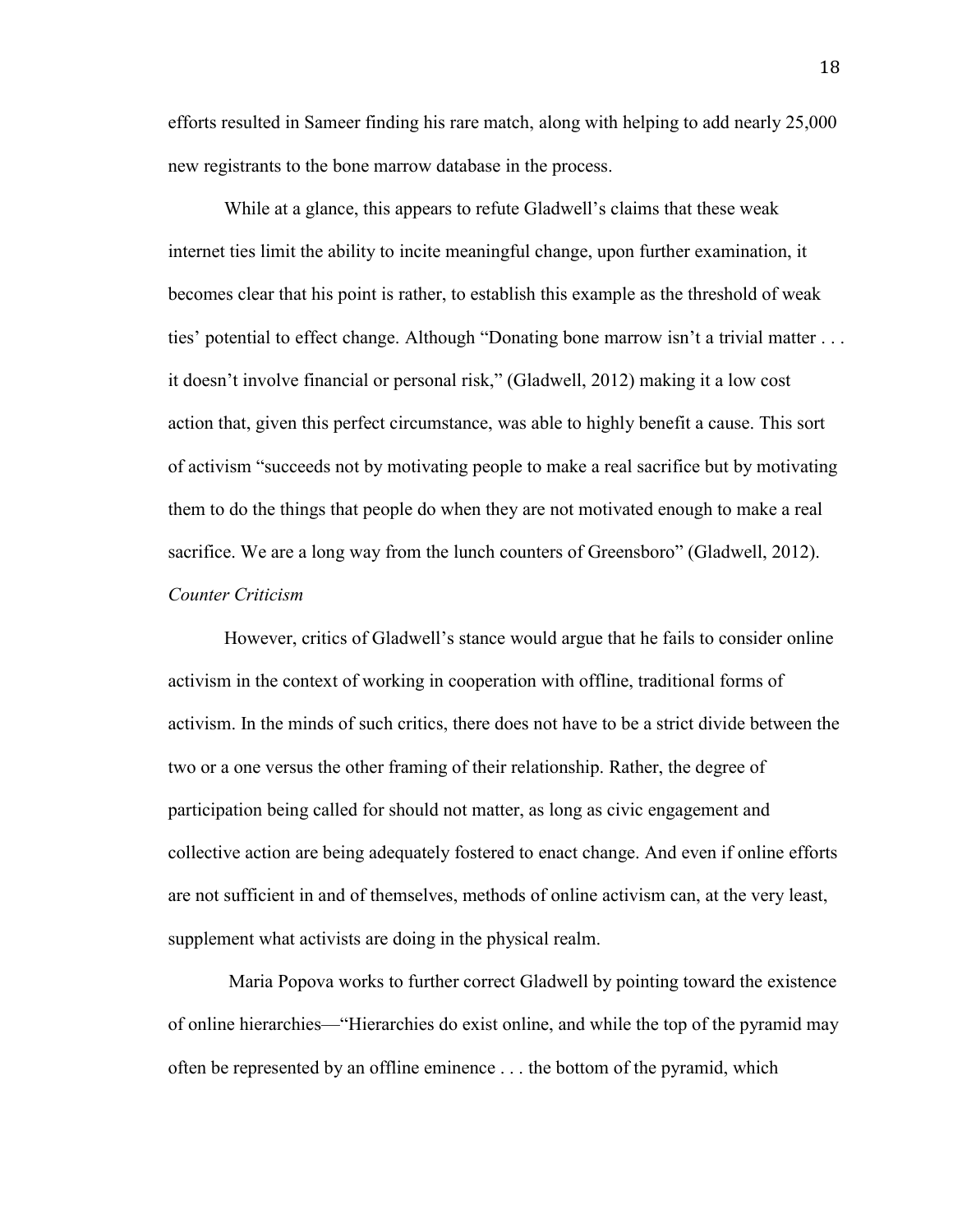supports the entire movement, is composed of online authorities with [varying] degrees of influence," (Popova, 2010) highlighting the connection between online and offline participators in the process. Popova goes on to state that, "While the social web . . . may do little in the way of assigning responsibility, it has a monumental effect on awareness" (Popova, 2010). In providing the public with access to information and channels through which they can further engage, educate themselves, and challenge their networks, the "Domino effect of awareness, empathy and action" (Popova, 2010) can be set into motion. This idea that online participation can trigger more substantial involvement down the road has big current and future implications, especially when considering the increasing role that the online realm is playing in charitable giving.

### **Prevalence of the Online Realm**

In looking at the statistics— 1.23 billion monthly active users on Facebook, 4 billion YouTube video views per day and 500 million Tweets sent per day (Smith, 2014), just to touch on a few social media platforms— it quickly becomes evident that social media sites are hosting a lot of people who in turn are engaging in a tremendous amount of online activity. And it is not just the growing numbers of people online and involved in these platforms that is of note. Money is also being exchanged and donated through this medium at an increasing rate, which is doing a lot to raise the need for stakeholders (i.e. nonprofits and NGO's) to establish strong online presences if they hope to become beneficiaries of this growth. As follows, at the end of the day, nonprofits and other fundraising organizations are expecting online efforts to turn into some sort of action ideally donations.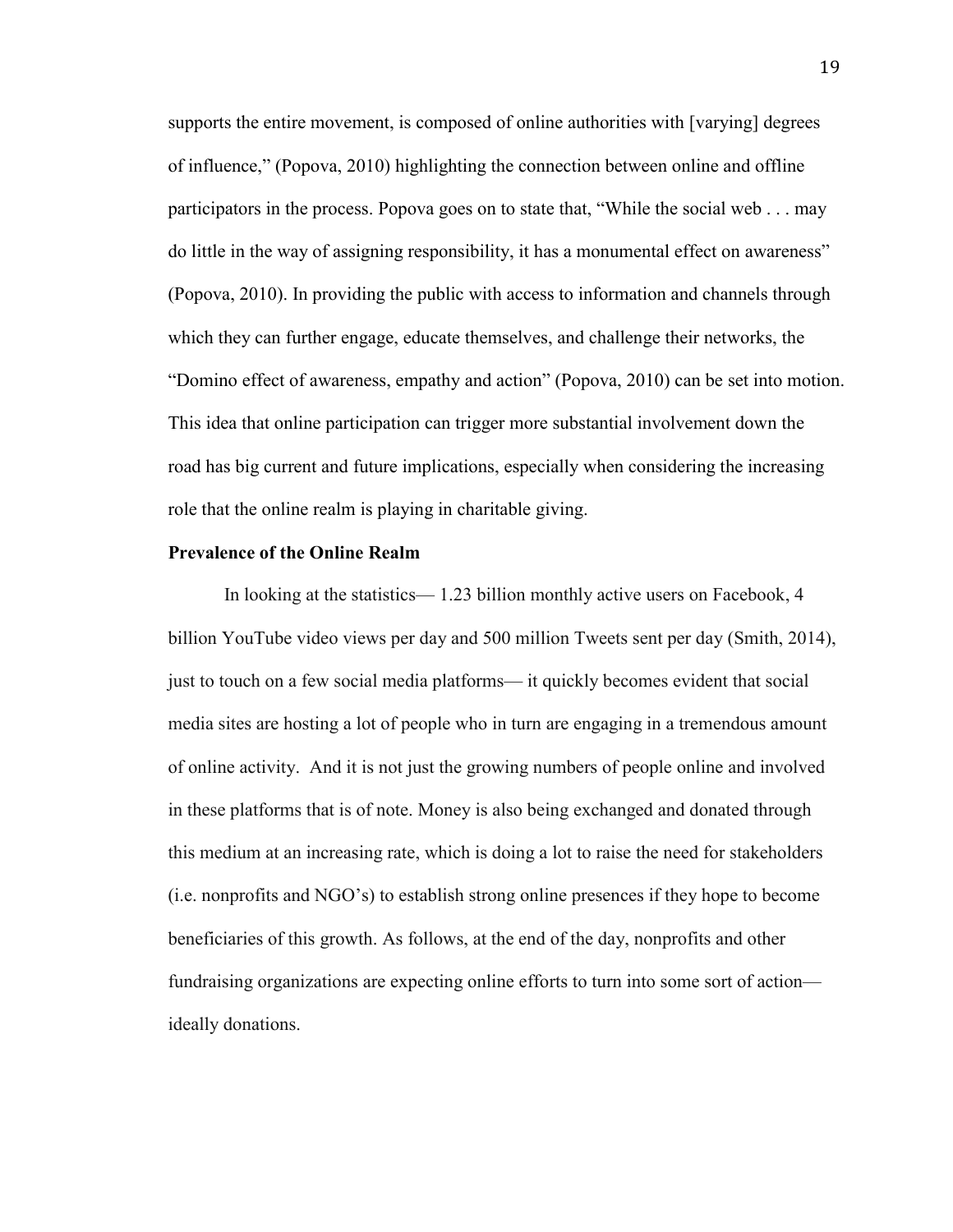A 2012 Charitable Giving Report (Blackbaud Inc.) highlighted changes in charitable giving at both a total and online level. In all, 24 months of overall giving data from 3,144 nonprofit organizations (representing \$7.9 billion) and online giving data from 2,581 nonprofit organizations (representing \$512 million) was analyzed for the purposes of the report. While overall charitable giving in the United States increased by 1.7% from 2011 to 2012, giving increased at a lower growth rate than that from 2010 to 2011, pointing toward a continued slow recovery process caused by the 2008 recession. However, online giving grew by a substantial 10.7% from 2011 to 2012, demonstrating the Internet's growth as a giving channel. Blackbaud analyzed \$4.8 billion in total fundraising for 2,025 nonprofits and determined that online donations, on average, accounted for 7% of the fundraising total (or \$336 million)—an increase from the 6.3% mark achieved in 2011.

A lot of this online giving is closely tied to spikes in donations to disaster relief efforts (i.e. Haitian earthquake, Hurricane Sandy, and other emergency events in which funding is in high demand on short notice), as "The internet has now become the firstresponse channel of choice for donors during disaster and other emergency events" (p 2). Despite the upward trends in online giving though, traditional fundraising methods (i.e. checks, telephone calls, direct mail, and events) still bring in 93% of all charitable giving (2012). The report goes on to say that "Overall giving is not likely to increase significantly until there is sustained growth in new donors, nonprofits rebuild their multiyear donor base, and overall donor retention improves" (p 1). However, that 7% in online giving (\$336 million) is still a significant amount of money, and with there being a lot of room to improve how organizations are engaging the online population, there is more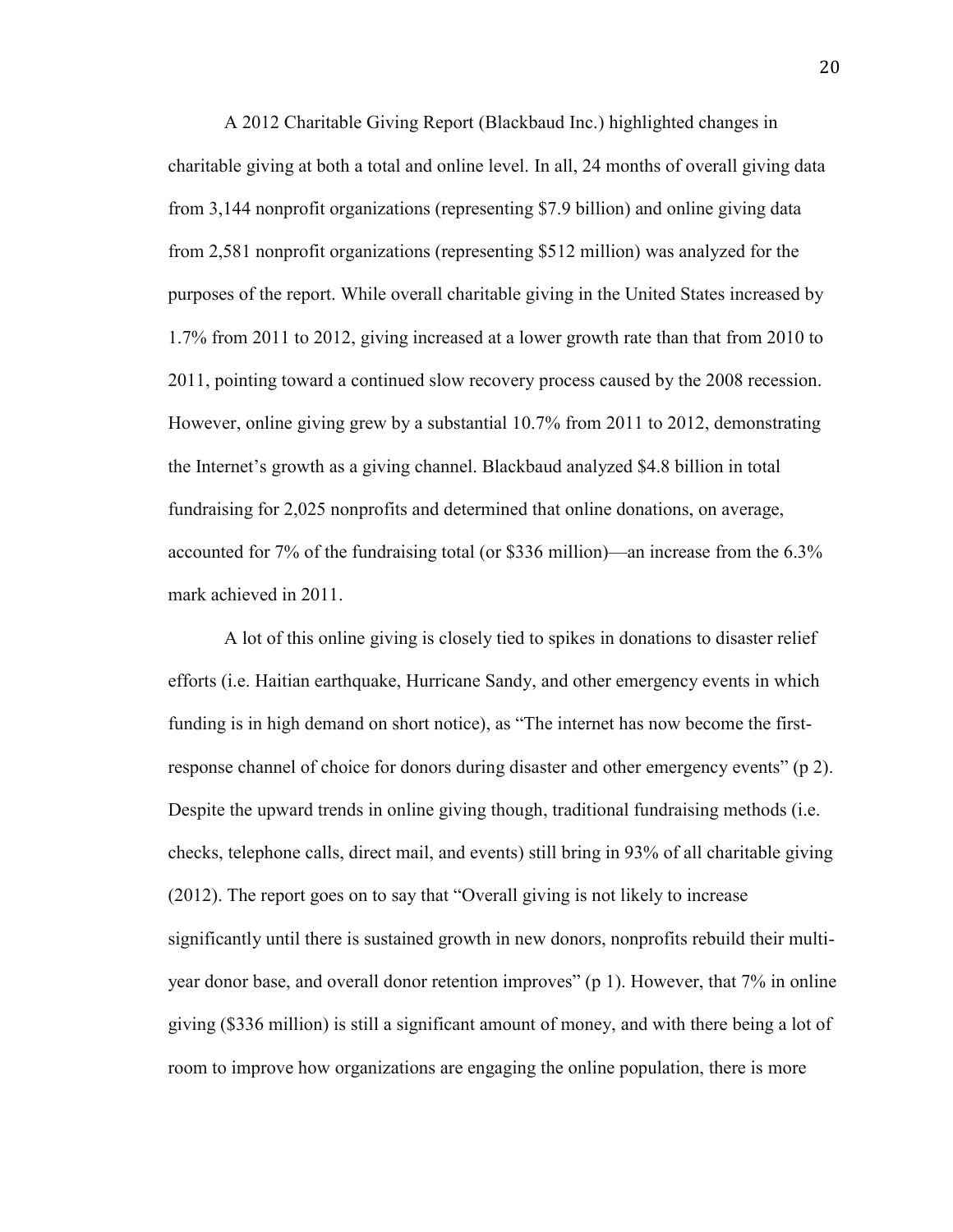than enough reason to increase focus on this segment. Once again, proponents of this online activity would say that at the very least, online fundraising can supplement offline, traditional streams of donations.

Blackbaud Inc. went on to introduce a second Charitable Giving Report for 2013 that further substantiates the online realm. In this report, the number of nonprofit organizations analyzed from a total giving standpoint was 4,129 (an increase by 985 from the 2012 report), representing \$12.5 billion in total fundraising. The number of nonprofits analyzed for online giving increased as well to 3,359 (+778), representing \$1.7 billion in online fundraising. Overall charitable giving increased by 4.9%, making 2012-2013 "The largest year-over-year increase in overall charitable giving since the recession" (p 1).

In addition to the rise in overall giving, online giving grew by 13.5%, pointing toward the continued upward trends in online giving. However, there was a decrease in the percentage of total giving that online giving accounted for, going from 7% in 2012 to 6.4% in 2013 (although, this 6.4% represents a larger sum of money than that listed in 2012 due to the added number of organizations analyzed  $\rightarrow$  \$10.5 B x .064 = \$672M...p 7). Therefore, as is in line with the 2012 statistics, there is clearly funding for the taking. It is the job of nonprofits, NGO's, and other stakeholders of the sort to figure how to best align people with their causes in such a way that they are encouraged to donate.

One recent cause that not only tapped into these online donations (supplementing offline efforts in the process), but also laid a bridge between online and offline contributions, is that of Barack Obama's 2008 presidential campaign. Obama's 2008 victory was attributed to "converting everyday people into engaged and empowered volunteers, donors, and advocates through social networks, email advocacy, text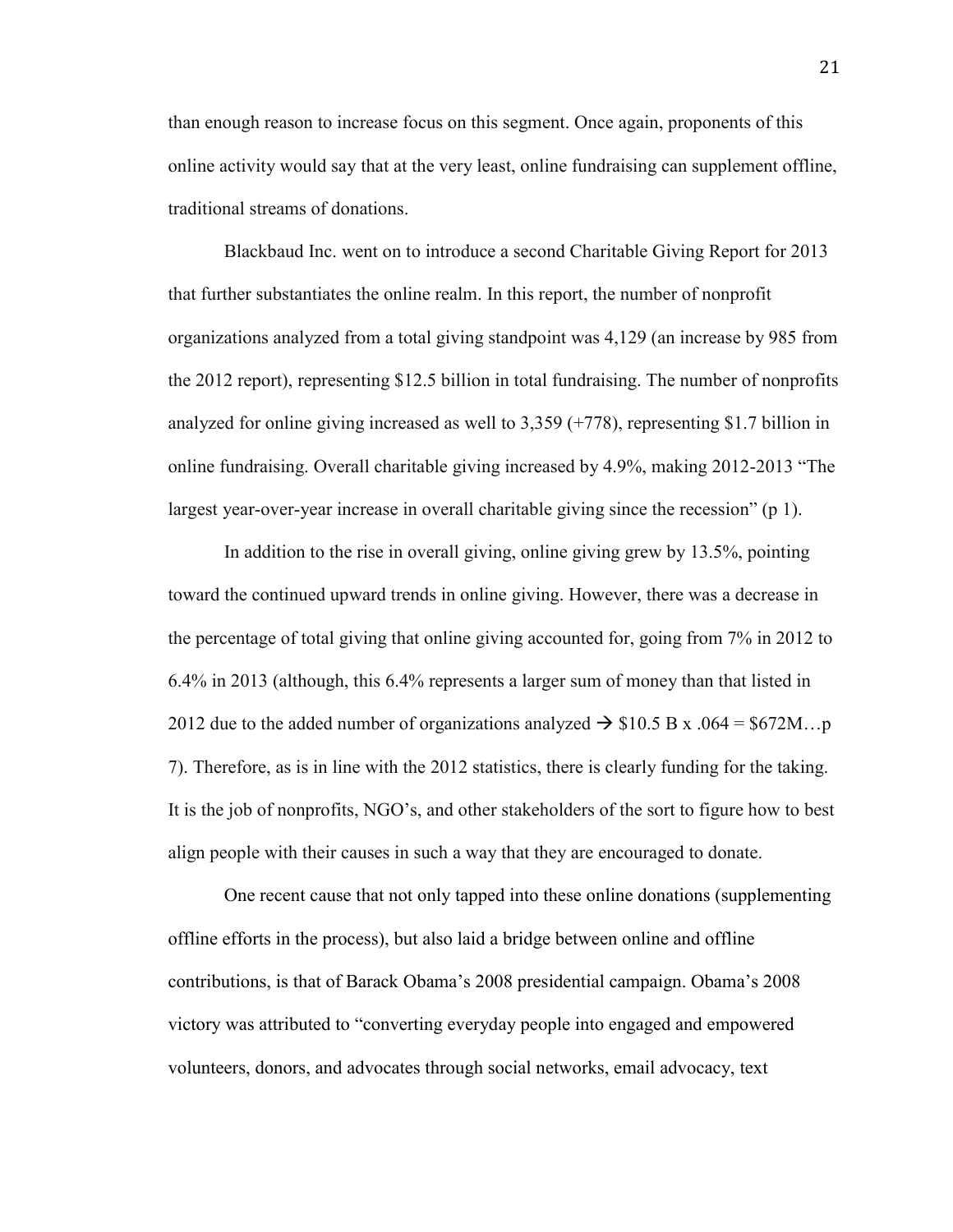messaging and online videos" (Aaker, 2010, p 34). In addition to using popular and established social media networks (Facebook, Twitter, and YouTube), Obama's campaign created MyBarackObama.com (MyBO), allowing supporters to "create a profile, build groups, connect and chat with other registered users, find or plan offline events, and raise funds" (2010, p 34). This Facebook-esque structure provided a variety of ways (conversations, article sharing, video creating…etc) for supporters to get involved and invested in Obama's campaign. These different avenues gave people a sort of ownership over the election and helped participants see and feel the impact of their individual voices, consequently inciting them to join together to establish an even more powerful, impactful, and unified voice.

Obama's campaign put on a "Dinner with Barack" fundraising event, where four donors of any size (amount of the donation did not matter) who had shared a personal story about why they chose to donate, were selected to dine with Obama and "discuss the issues that matter most to them" (2010, p 37). Hosting such events and then spreading the news about them through various social media platform helped "put a human face on [their] donations," (2010, p 38) giving the everyday, typical supporters a feeling of significance. This feeling of significance translated into 25,000 new people contributing five-dollar donations apiece, which added up, is significant enough to not be ignored  $$125,000$ ).

Through this thoughtful approach, the campaign addressed an element that so many online causes fail to properly connect on— doing more than simply capturing the attention of a large audience; but rather, empowering them to translate online participation into offline actions and become more meaningful contributors in the process.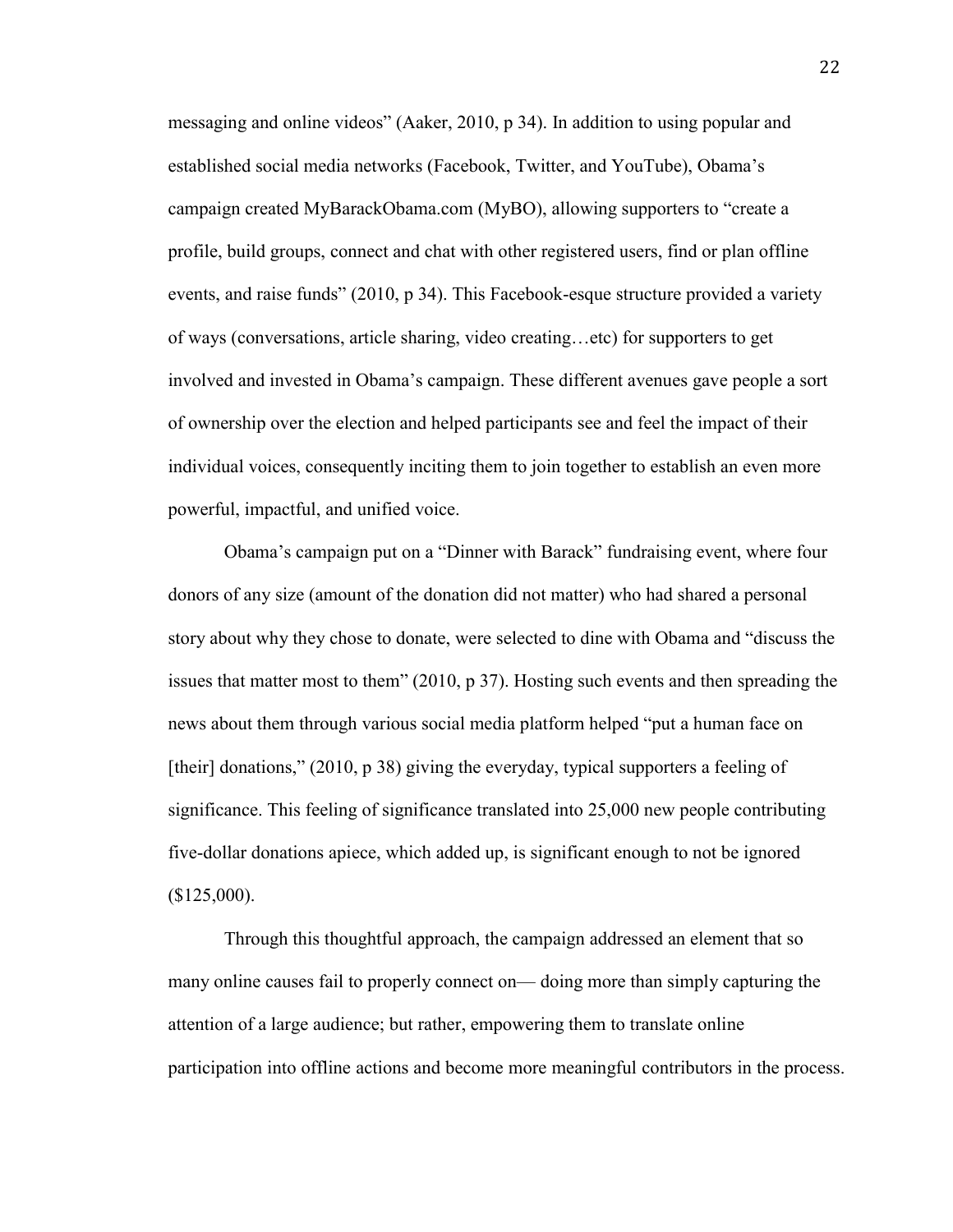Obama made people feel connected and involved by keeping them up to date on milestones (through texts, emails, tweets) and empowered throughout the campaign and through a variety of touch points, making sure to take full advantage of all the mediums through which he had access to current and potential supporters. And this feeling of connectedness did not stop at symbolic/thin contributions to the cause. Come the end of the campaign, Obama had raised \$693 million from roughly 3 million donors, with volunteers on MyBO raising \$30 million and a majority of the \$639 million being raised through the Internet (2010, p 44).

## **Slacktivism**

### *History*

While Obama's campaign was clearly able to use online activism to achieve incredible levels of success, this level of effectiveness is not generally the norm. Instead, as an increasing number of people use social media as a platform for activism purposes, there have been more and more conversations about potential unintended consequences of these online campaigns. "Slacktivism" has become somewhat of a buzzword that has surfaced in growing discussions surrounding these side effects. The origin of the term is still debated, although Fred Clark takes credit for using it in 1995 in a seminar series held with Dwight Ozard. However, they used it to shorten "slacker activism," which refer to bottom up activities by young people to affect society on a small personal scale. As far as they were concerned, the term had a positive connotation (Christensen, 2011).

Over time though, the term has increasingly grown in association with negative repercussions tied to activities that do not express a full or high level of commitment to a cause, thus putting them more along the lines of Malcolm Gladwell's viewpoints. This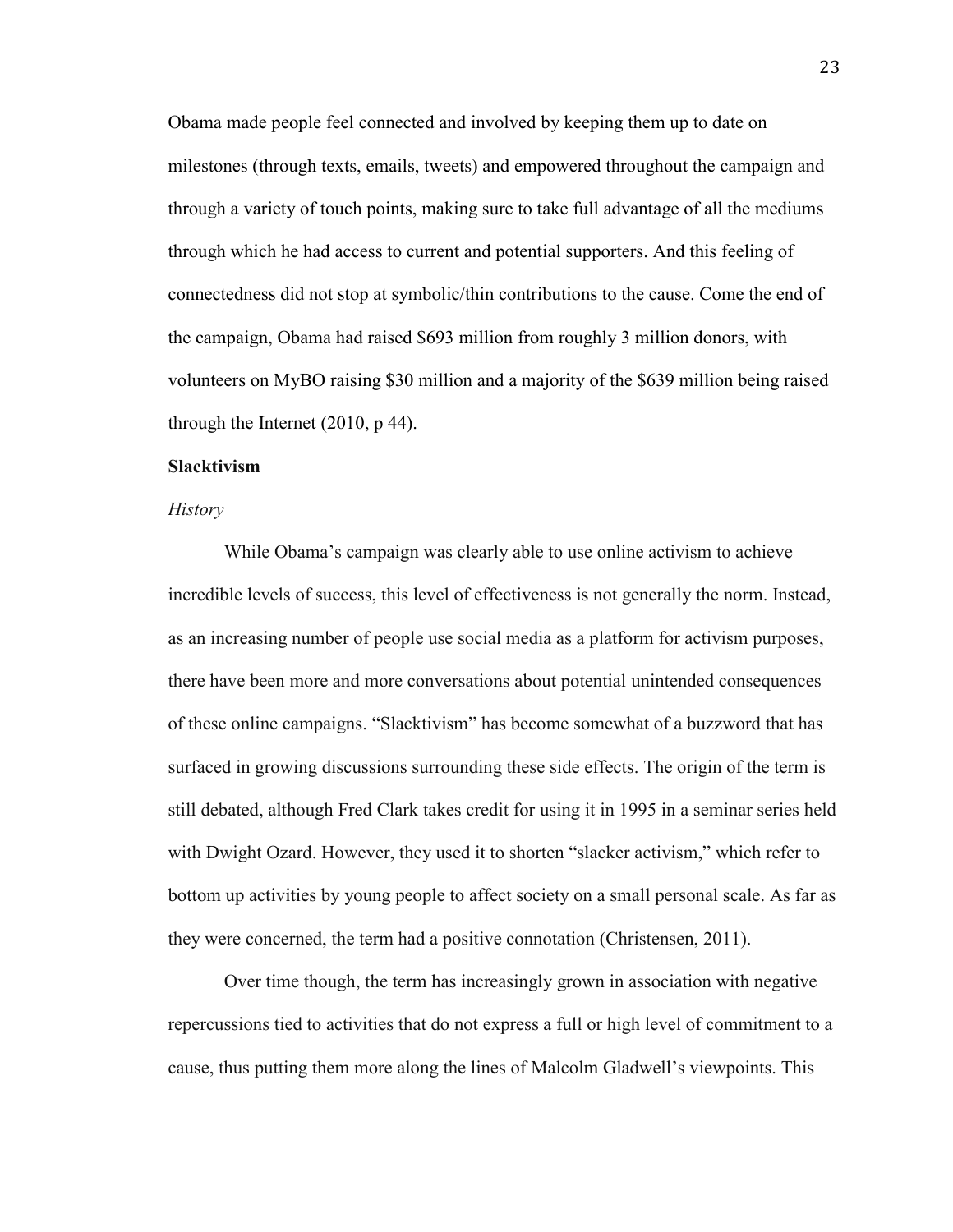debate gave rise to a more encompassing definition of "slacktivism," describing it as "a willingness to perform a relatively costless, token display of support for a social cause, with an accompanying lack of willingness to devote significant effort to enact meaningful change" (Davis, 2011; Morozov, 2009a; Kristofferson et al, 2014). As a key component of this definition, "token support" is associated with activities that "allow consumers to affiliate with a cause in ways that show their support . . . with little associated effort or cost," (Kristofferson et al, 2014) as is consistent with Zuckerman's symbolic typology. This is in contrast to "meaningful support" which consists of contributions that require "a significant cost, effort, or behavior change in ways that make tangible contributions to a cause . . . [such as] donating money and volunteering time and skills" (Kristofferson et al, 2014)— Zuckerman's "impactful" typology. This limited access to/use of levers of change, coupled with its call for thin participation, places Slacktivism in Zuckerman's bottom left quadrant (thin-symbolic) where little tends to happen with regard to enacting meaningful change. On top of being accused of having minimal effect on the promotion of causes, slacktivist actions have also been framed in a selfish light, with people being accused of participating only in order to achieve some level of personal satisfaction.

Christensen (2011) goes on to approach the validation process of slacktivism by looking into two components of online campaigns: "Whether they are effective in affecting real-life political decisions, and whether Internet activism substitutes traditional forms of off-line participation." Christensen (2011) touches on the political component of this question, bringing forth the term "micro-activism" in place of slacktivism. Various political petition sites use the term "micro-activism" in the promotion of their ability to mobilize citizens online to achieve measurable results. The issue with this claim though,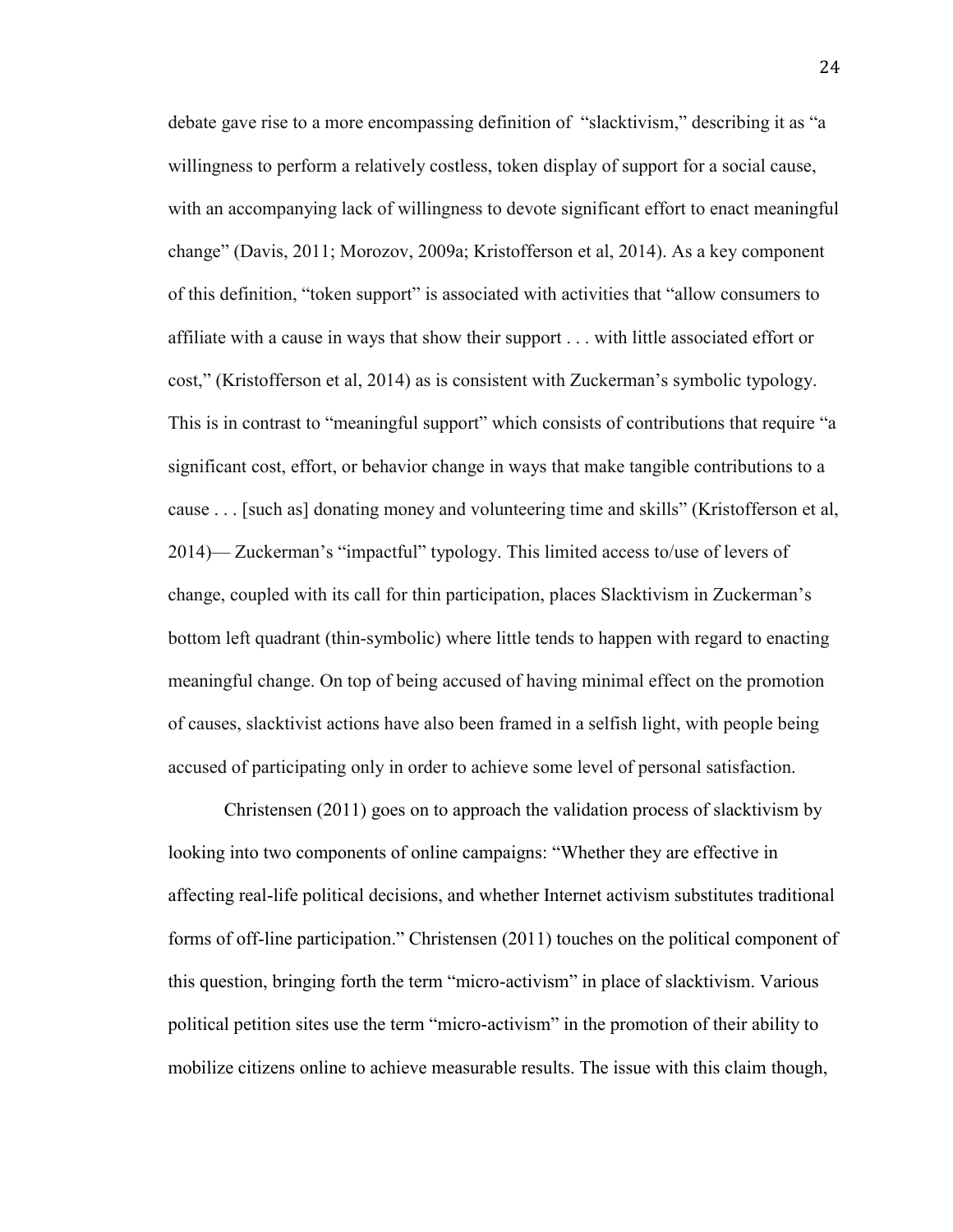is that it is very hard to quantify what does and does not count as a measurable/significant result. Christensen goes on to later conclude that there is no evidence supporting the claim that online activism negatively affects real-life activism. Rather, "If anything, the Internet has a positive impact on off-line mobilization . . . It is at worst harmless fun and can at best help invigorate citizens." However, more recent research has led the discussion in another direction, emphasizing the "accompanying lack of willingness to devote significant effort to enact meaningful change" (Kristofferson et al, 2014) half of the definition for slacktivism, and suggesting that such involvement might not be as harmless as Christensen makes it out to be.

### *Recent Findings*

Kristofferson et al (2014) frame the discussion by contrasting Morozov's criticism of slacktivism, which argues that "participating in token acts of support may not necessarily lead to a higher likelihood of engaging in more substantial support for the cause in the future" (Morozov, 2009a; Kristofferson et al, 2014) with that of other observers who "laud these token endorsements as a positive stepping stone toward more meaningful forms of social engagement in the future" (Center for Social Impact Communication, 2011; Fox, 2012; Kristofferson et al, 2014). In contributing to this discussion, Kristofferson and his colleagues work to test the influence of the level of social observability of an initial act of token support, impression-management theories in the context of different levels of social observability, and value alignment between a person and a cause, all as key moderators in influencing whether or not cases of slacktivism prove beneficial or detrimental to a cause.

With regard to the role of the level of social observability of an act, Kristofferson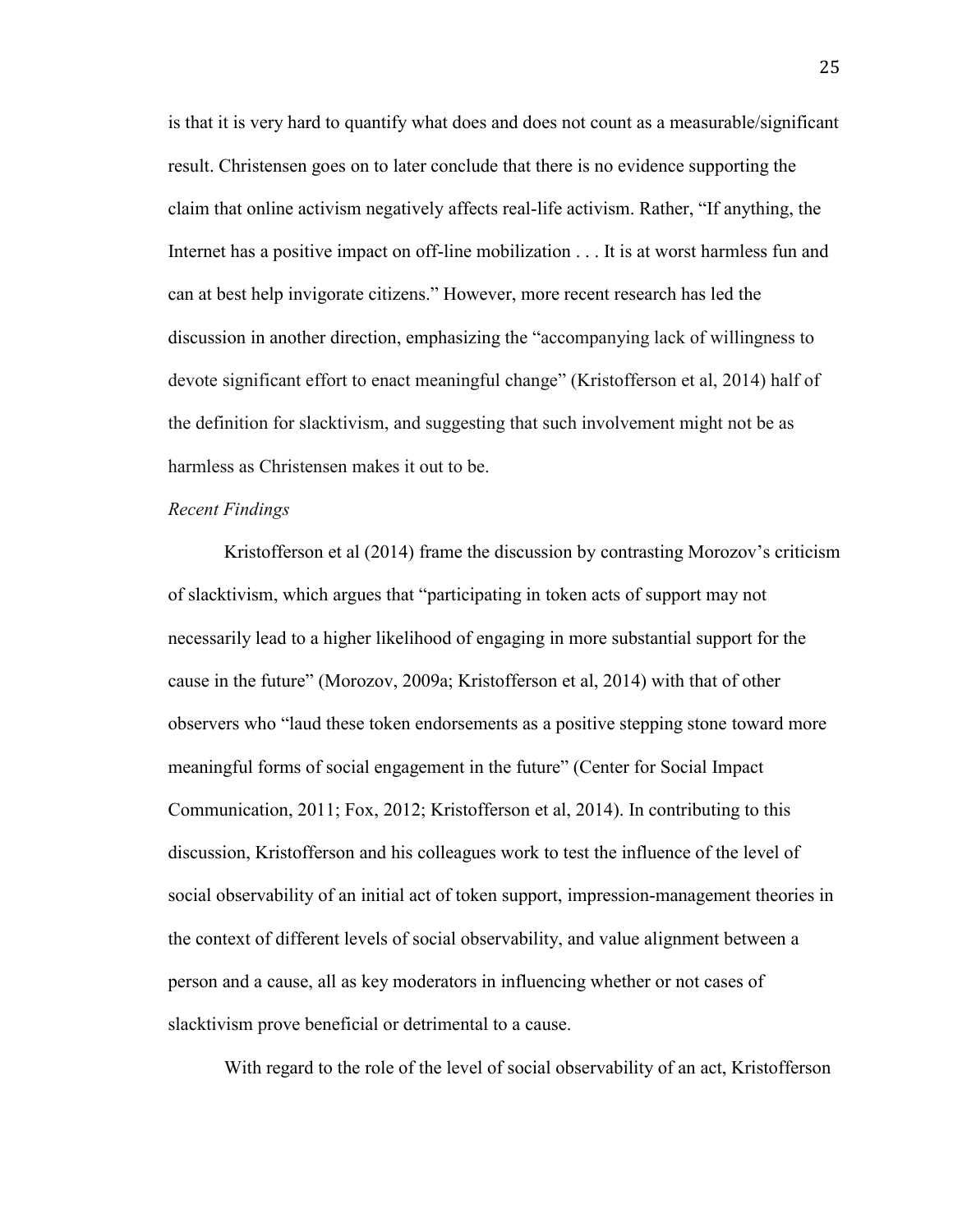et al (2014) found that private token support results in a higher percentage of subsequent donations than that from people who engaged in a public act of support (wearing a pin on their shirt). Through further testing, they were also able to show a strong connection between public token support and impression management motives. That is, people who publicly demonstrated their support for a cause were able to satisfy impressionmanagement motives— "the tendency for individuals to be motivated by a desire to present themselves in a positive light to others," (Kristofferson et al 2014, p 3) and hence, did not feel compelled to contribute more meaningful support after their initial token display. On the other hand, people who participated in initial support that was low in observability were shown to be more likely to contribute to a subsequent request, as they were more focused on remaining consistent with the values that had influenced their original behavior.

## **Research Propositions**

The coming together of the studies and sources discussed thus far has uncovered points of intersection and crossover that have yet to be fully explored. Removed from their silos, and analyzed in the context of one another, these insights have shed light on gaps in the current research and literature, and can work to more holistically address the issue of slacktivism from both an understanding and problem-solving standpoint. Consequently, a set of propositions highlighting these potential and beneficial areas of focus, is addressed.

### *Transferability of Impression Management*

For starters, these findings, while their supporting studies consisted of in-person token displays, suggest a level of transferability across mediums. Specifically, I propose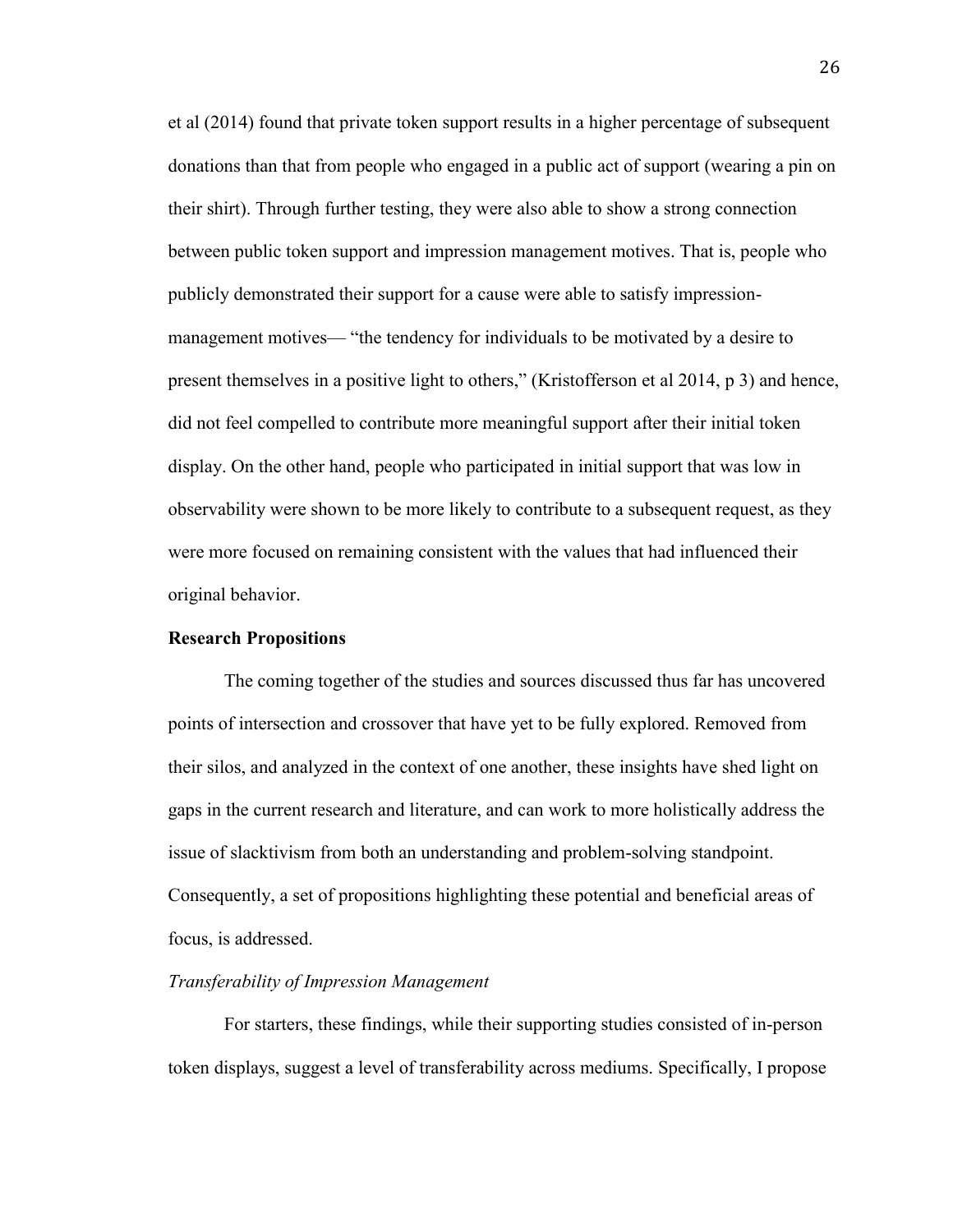that the impression management motives translate to the online realm. This is largely due to the fact that social media platforms function around the sharing of information through a variety of public to semi-public communities, as touched on earlier in this paper. As a point of comparison, while Twitter is an open system that enables you to broadcast a message that can be read by any other member of the Twitter community, Facebook is a closed system that is limited to the people one chooses to add to one's network. Regardless of the size of the community though, one's name is attributed to the videos one chooses to share, the fan pages joined, articles liked, statuses made, and so on and so forth, making one's support very public in nature (just to a variety of degrees depending on the specific system a platform operates under). Additionally, sociologists Zhao, Grasmuck and Martin, found that people "might use token displays rather than explicit statements of views to construct and communicate positive identities to others [online]," (Kristofferson et al, 2014) adding to the relevance of the implications of this online impression management.

Furthermore, with so many of these profiles on major sites (i.e. Facebook, Twitter, Instagram, LinkedIn) being linked to the publics' real-world identities, very little actually ends up being "private." And even in instances in which privacy is still supported, privacy does not serve as a detractor, as self-consistency motives can be expected to be enacted, resulting in meaningful contributions following such initial private displays of support. Yet still, as far as general platforms promoting public displays of support are concerned, as people engage with causes and forms of activism online, they can be expected to satisfy impression management motives, and cut their involvement short at these thin and symbolic gestures.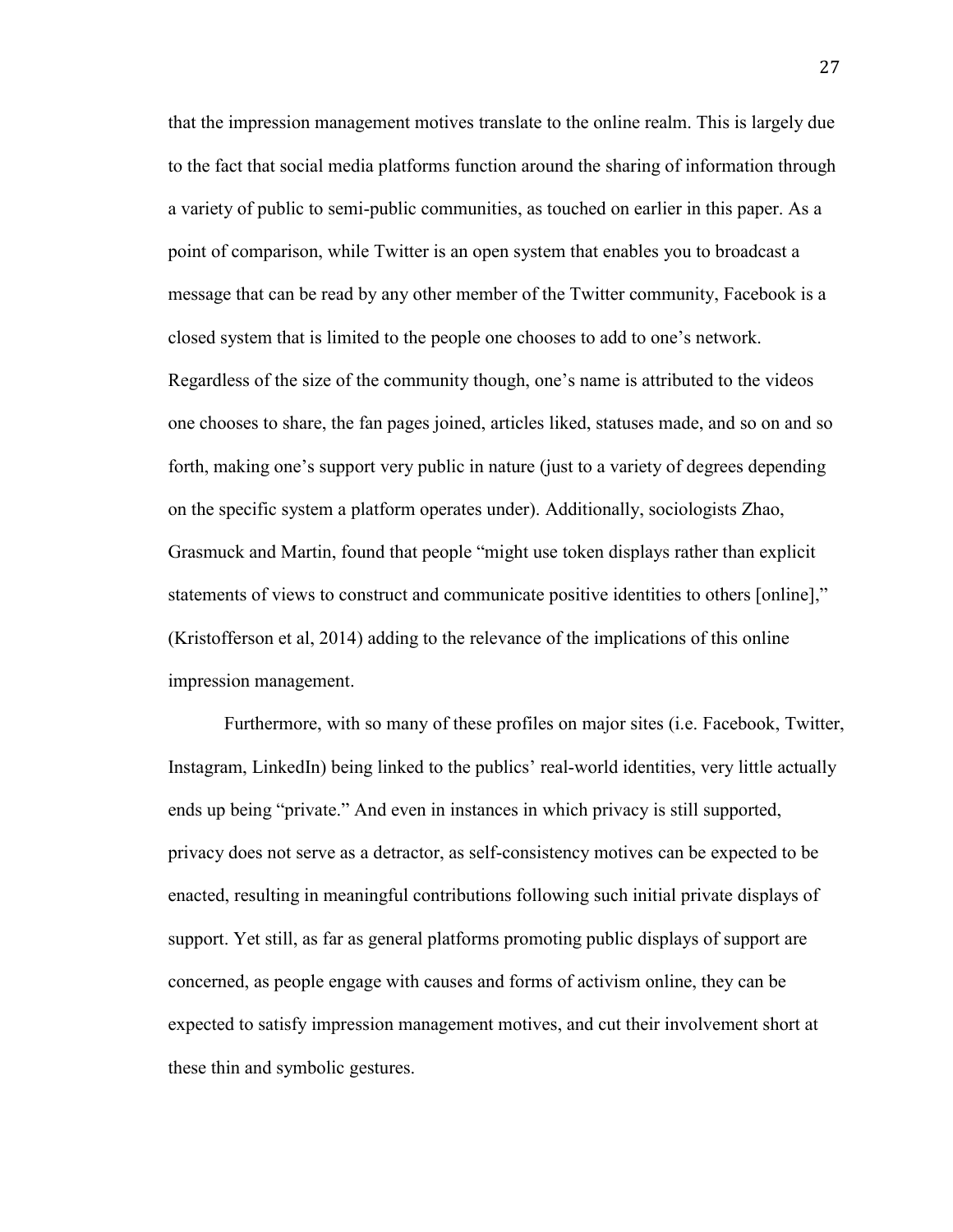# *The Role of Strong & Weak Ties*

Now this is not to say that initial public displays of support can never lead to more meaningful contributions down the line. For instance, in another study conducted by Kristofferson et al, providing people with an opportunity to align their values with a cause resulted in public displays being just as likely to incite further meaningful contributions as private initial displays of support. Put simply, allowing/helping people to identify "congruency between [their] own values and an organization's values" (Kristofferson et al, 2014) helped people overcome the potential hindrances of impression management motives. Additionally, in cases in which people had strong connections to a cause, providing public token support led to a higher likelihood of further donations than both private and no-support cases. These two findings work to give hope to organizations when looking for methods to combat impression management motives that tend to reinforce the slacktivst nature of these public displays of support.

This proposition is in contrast to what Gladwell claims about the Internet's inability to foster strong ties. By analyzing online and offline methods of activism in the context of a partnership (as called for by counter critics like Popova), it appears as though online actions, in the case where connections between people and causes are fostered, can and do promote an increased level of contribution to causes down the line. These online ties, as loose or weak as they may be, can still lead to increased actions in the offline realm, and serve as stepping stones to future activism along the way.

### *Move to Strictly Online*

But despite these beacons of hope, the issue of slacktivism remains a viable criticism. These online social media platforms make it so easy to create the persona of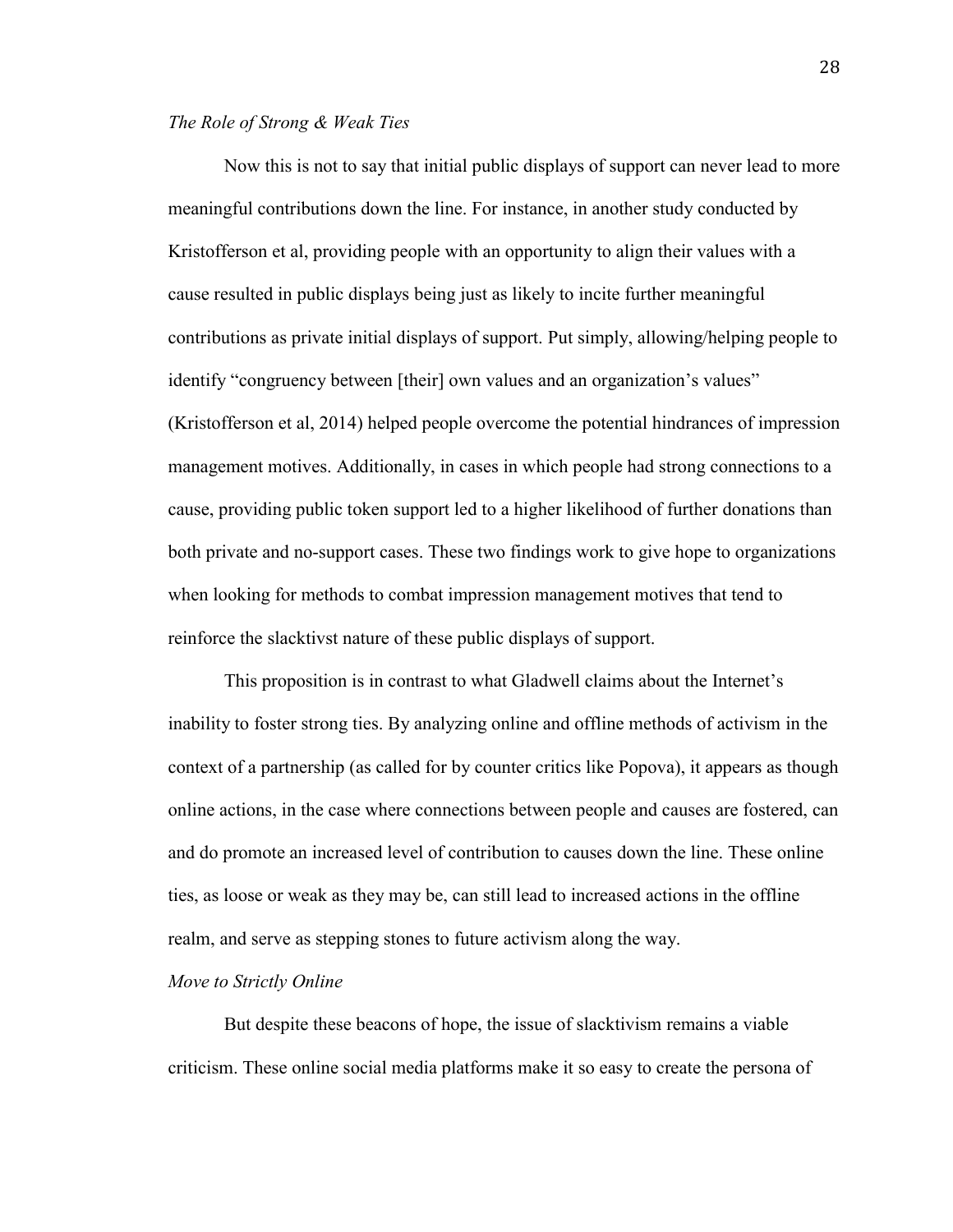being an activist, without requiring people to actually do anything of substance, that people lack the incentive and drive to discover connections between themselves and causes on their own, consequently failing to encourage contributions in a way that requires something meaningful. Exacerbating the problem is the fact that people are not just involved on one site. Rather, they are involved and present on a number of such sites, providing them with a plethora of opportunities to enhance and substantiate their "supportive activity," and contribute to the painting of themselves in a positive light that satisfies impression management motives.

With the increase in mobile platforms' role in this issue, providing people with 24/7 access to alternative means of participation/activism, it is easy to imagine an extension of impression management's influence on peoples' inaction. A shift toward contributions over this medium, while it may result in an increase in the number of people participating online (as would be consistent with Blackbaud projections), also poses many additional threats relating to potential miscommunication and lack of serious investment in causes. Clicking a donate button, copying and pasting a status, and loosely associating with causes is only getting easier, and the subsequent stakes are only getting higher.

### **Conclusion**

#### *Implications*

With these propositions in mind, it becomes increasingly clear that the online realm has dramatically changed the environment in which activism operates. Now this change is not necessarily a bad thing in and of itself. Much like money, the Internet and these online platforms are not inherently good or evil. Rather, they should be thought of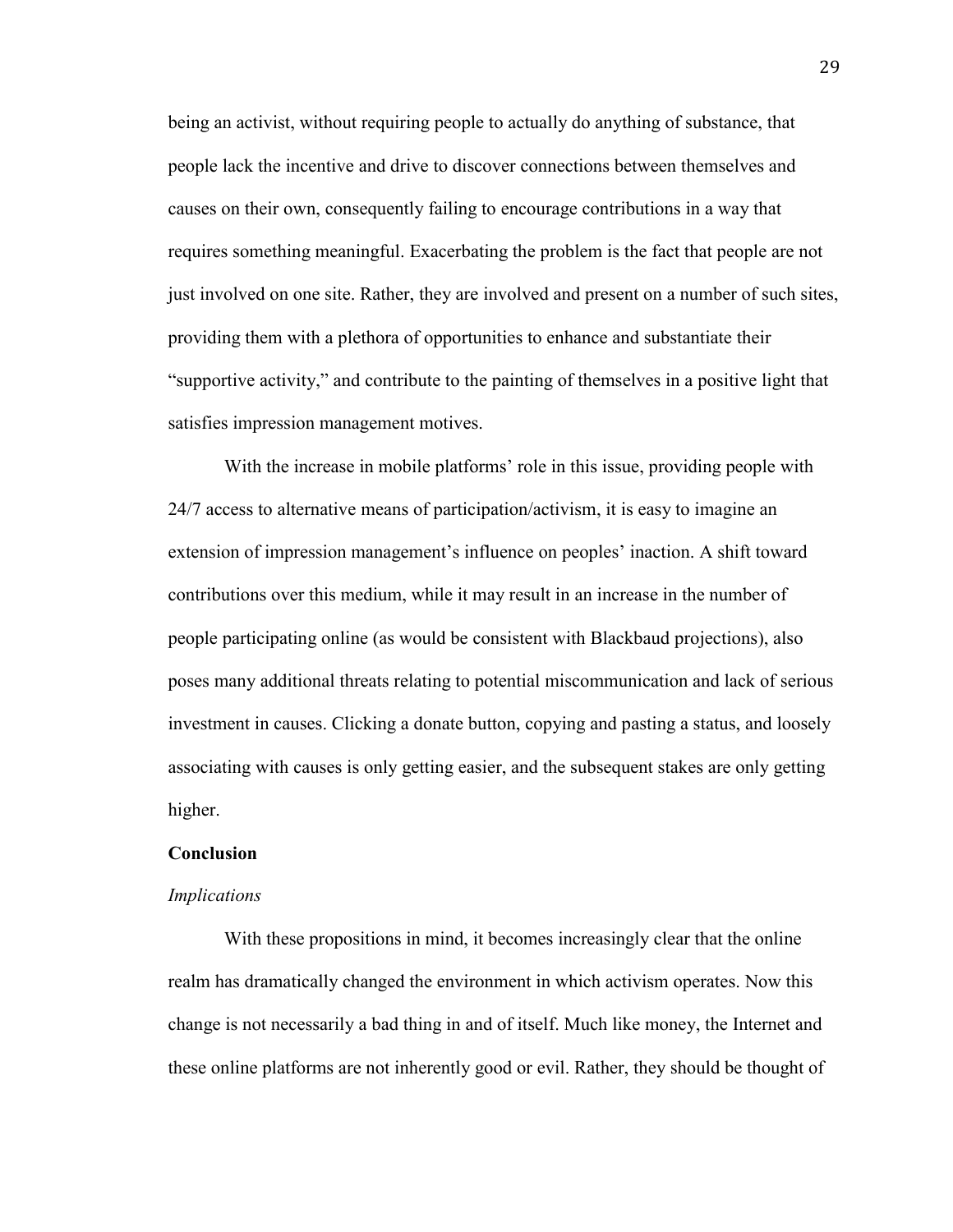and treated as tools that have the capacity to both enable and inhibit meaningful action. It is the responsibility of organizations and people that are looking to use these tools, to leverage them properly and implement them in such a manner that facilitates and aligns with a thoughtful, strategic plan. Taking a step back to identify the role that social media is projected to play in one's cause, and how, piece-by-piece, implementation can be carried out, works to mitigate unfair expectations that people within and outside of a decision-making body place on online efforts. When stakeholders fail to adequately analyze their approach, methods, and end goals, they drastically increase the odds of these tools negatively impacting the work that groups set out to achieve. This places the burden on marketers, non-profits, NGO's, and the host of other groups trying to use this online arena to facilitate meaningful online action that extends beyond passive association with a cause.

## *Future Research*

I believe this work provides key opportunities for further investigation in analyzing the dynamics of slacktivism with respect to the online platform in which it operates most heavily. Specifically, there is an opportunity to conduct studies that test the proposition set forth in this paper. Tests of this sort could more quantitatively substantiate claims currently supported by points of crossover in existing research, and extend the reach of current literature on the subject. Additionally, future studies should consider exploring the role that mobile devices are playing in the context of slacktivism, due to the rapidly increasing part that phones, tablets, and other such tools are playing in the publics' day-to-day lives. Analyzing such facets of the issue will work to paint a fuller picture of the challenges that slacktivism presents, and how relevant stakeholders can address them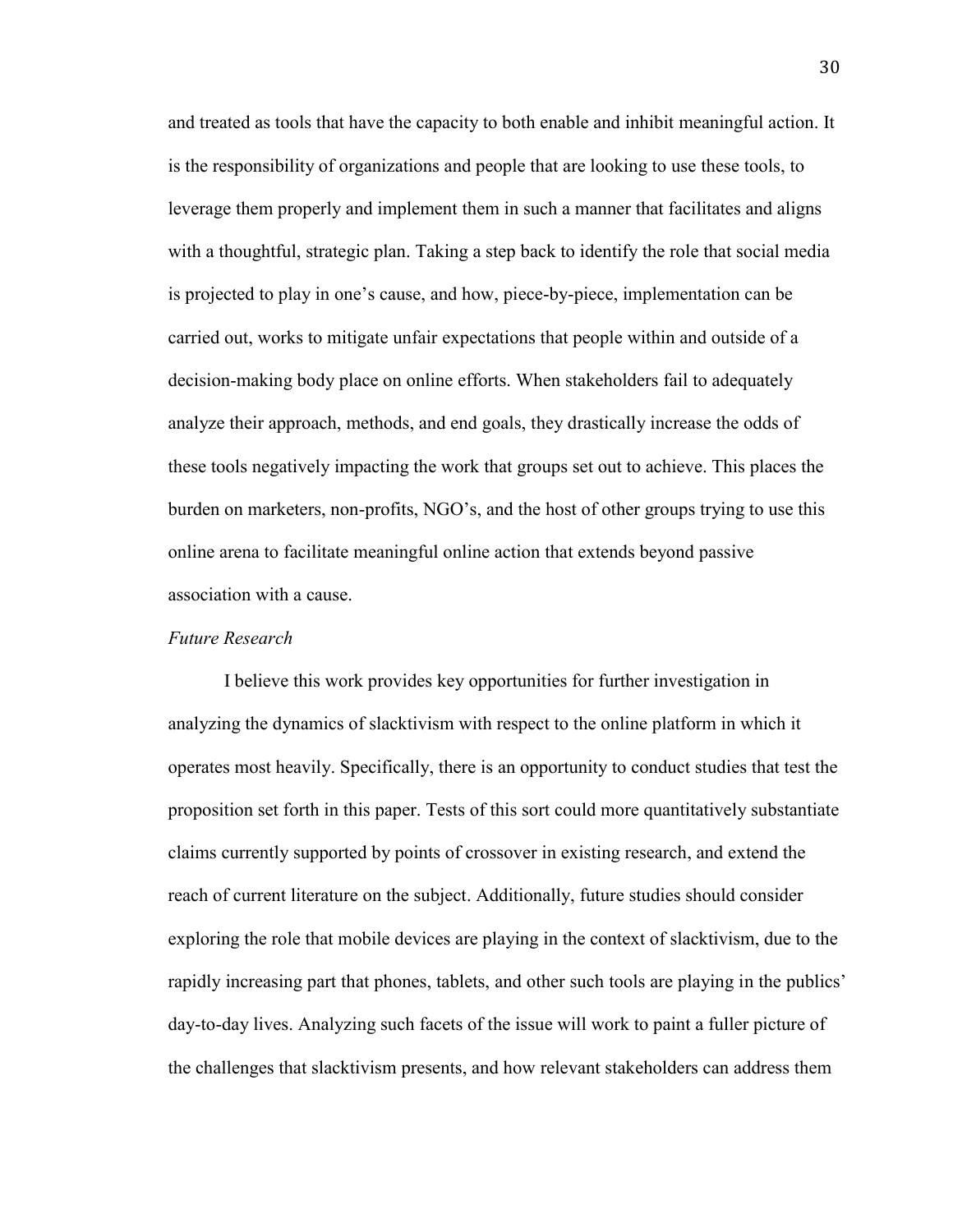to the benefit of their respective causes. The more that can be done to minimize the potential negative effects of these new touch points for activism, the more stakeholders on all sides of the equation can benefit from involvement in activist causes.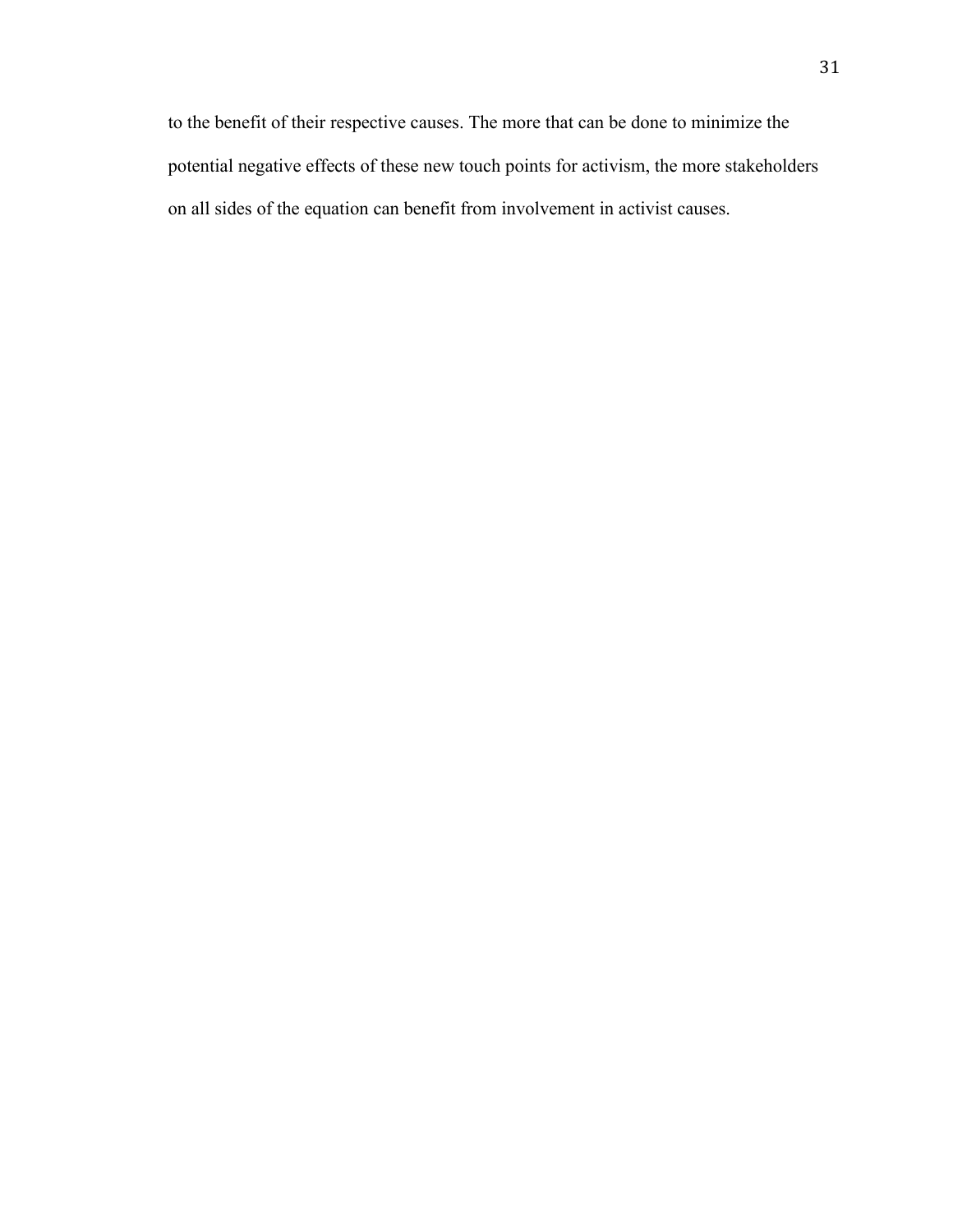#### REFERENCES

- Aaker, J., Smith, A., & Adler, C. (2010). *The dragonfly effect: Quick, effective, and powerful ways to use social media to drive social change*. San Francisco, California: Jossey-Bass.
- Bregstone, P. & Chavez, M. (2012). Pro/Con: Can Internet Activism Replace Traditional Forms of Activism? Silver Chips Online. Retrieved from http://silverchips.mbhs.edu/story/11596
- Carson, C., Armstrong, T., Carson, S., Cook, E., & Englander, S. (2008). The Martin Luther King, Jr., Encyclopedia. The King Research and Education Institute. Retrieved from http:// mlkkpp01.stanford.edu/index.php/ encyclopedia/ encyclopedia/enc\_montgomery\_bus\_boycott\_1955\_1956/
- Christensen, H. (2011). Political Activities on the Internet: Slacktivism or Political Participation by Other Means? First Monday [Online], 16(2). DOI: 10.5210/fm.v16i2.3336
- Cohen, E. (2014). Company Denies Drug to Dying Child. CNN. Retrieved from http://edition.cnn.com/2014/03/10/health/cohen-josh/
- Davies, A. (2013). 'Slacktivism' vs. Thick, Impactful Civic Participation. European Social Innovation Research. Retrieved from http://www.siresearch.eu/blog /slacktivism-vs-thick-impactful-civic-participation
- Gladwell, M. (2010). Why the Revolution Will not be Tweeted. The New Yorker. Retrieved from [http://www.newyorker.com/reporting/](http://www.newyorker.com/reporting/2010/10/04/101004fa_fact_gladwell?currentPage=all) 2010/10/04/ [101004fa\\_fact\\_gladwell?currentPage=all](http://www.newyorker.com/reporting/2010/10/04/101004fa_fact_gladwell?currentPage=all)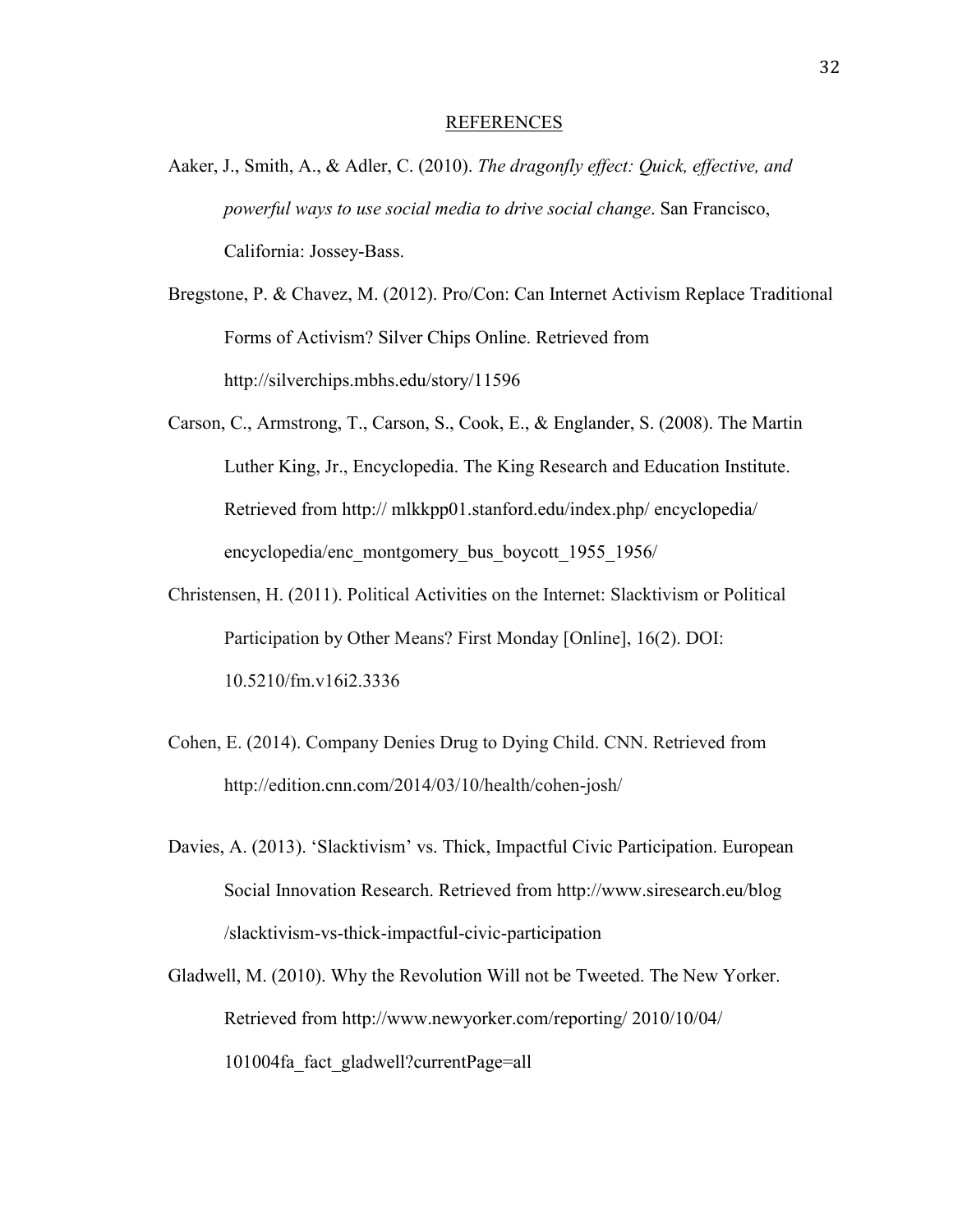- Goodson, S. (2012). *Uprising: How to build a brand and change the world by sparking cultural movements*. New York City, New York: McGraw Hill.
- Grossman, Lev. (2009). Iran Protests: Twitter, the Medium of the Movement. Time Inc. Retrieved from http://content.time.com/time/world/article/ 0,8599,1905125,00.html
- Grummas, E. (2014). Likes Don't Save Live—Lessons From a Social Media Campaign. Guardian News. Retrieved from http://www.theguardian.com/sustainablebusiness/likes-dont-save-lives-unicef-social-media
- Jones, S. & Thomas, M. (2011). Introduction to Activism. Permanent Culture Now. Retrieved from http://www.permanentculturenow.com/what-is-activism/
- Joseph, S. (2012). Social Media, Political Change, and Human Rights. 35 B.C. Int'l & Comp. L. Rev. 145. Retrieved from http://lawdigitalcommons.bc.edu/cgi/ viewcontent.cgi?article=1667&context=iclr
- Kristofferson, K., White, K., & Peloza, J. (2014). The Nature of Slacktivism: How the Social Observability of an Initial Act of Token Support Affects Subsequent Prosocial Action. Journal of Consumer Research. Vol. 40 Issue 6, p1149-1166. DOI: 10.1086/674137.
- MacLaughlin, S. (2013). Charitable Giving Report: How Nonprofit Fundraising Performed in 2012. Blackbaud Inc. Retrieved from https://www.blackbaud.com/files/resources/downloads/2012.CharitableGivingRe port.pdf
- MacLaughlin, S. (2014). Charitable Giving Report: How Nonprofit Fundraising Performed in 2013. Blackbaud Inc. Retrieved from